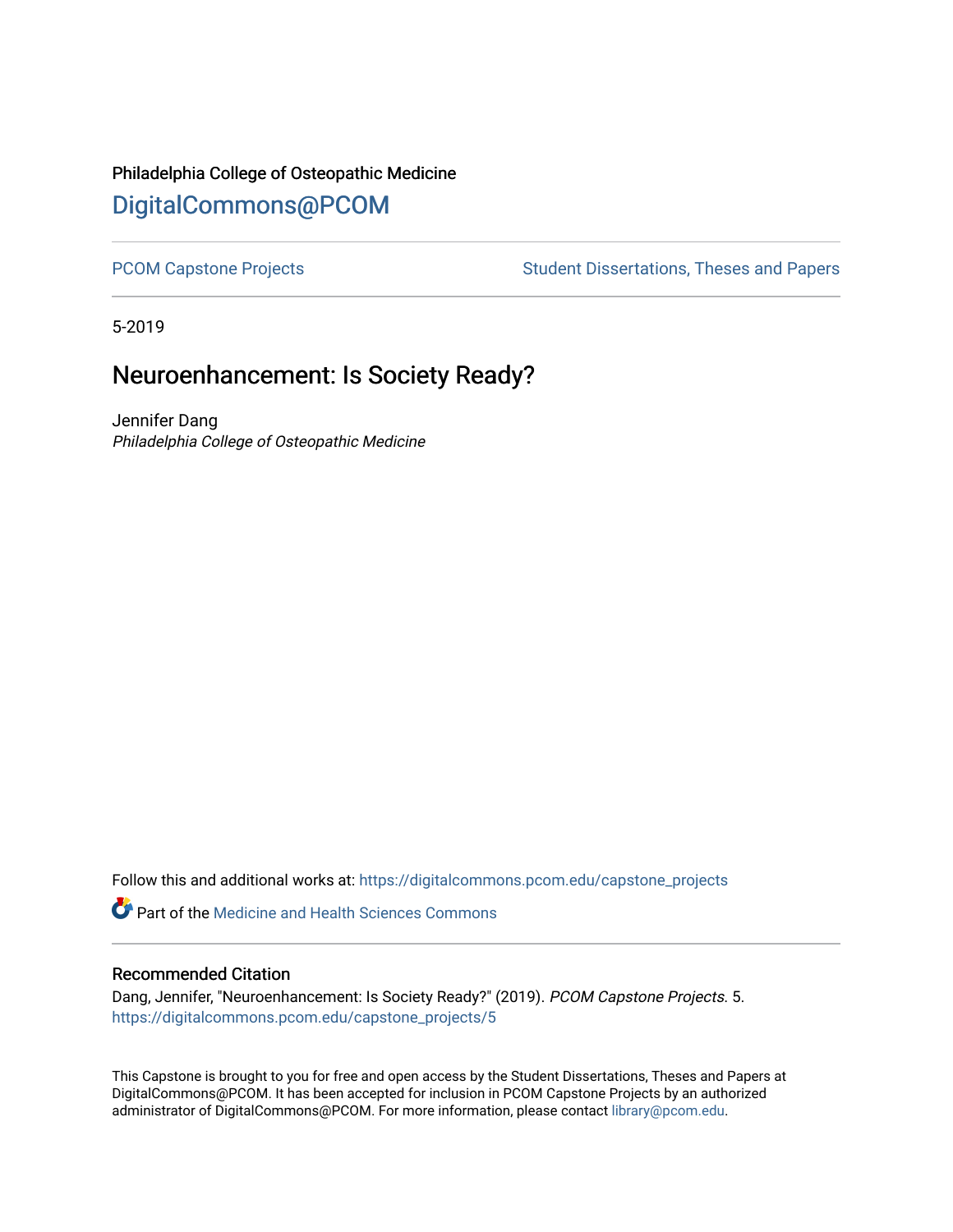Jennifer Dang

Neuroenhancement: Is Society Ready?

Friday, May 24<sup>th</sup>, 2019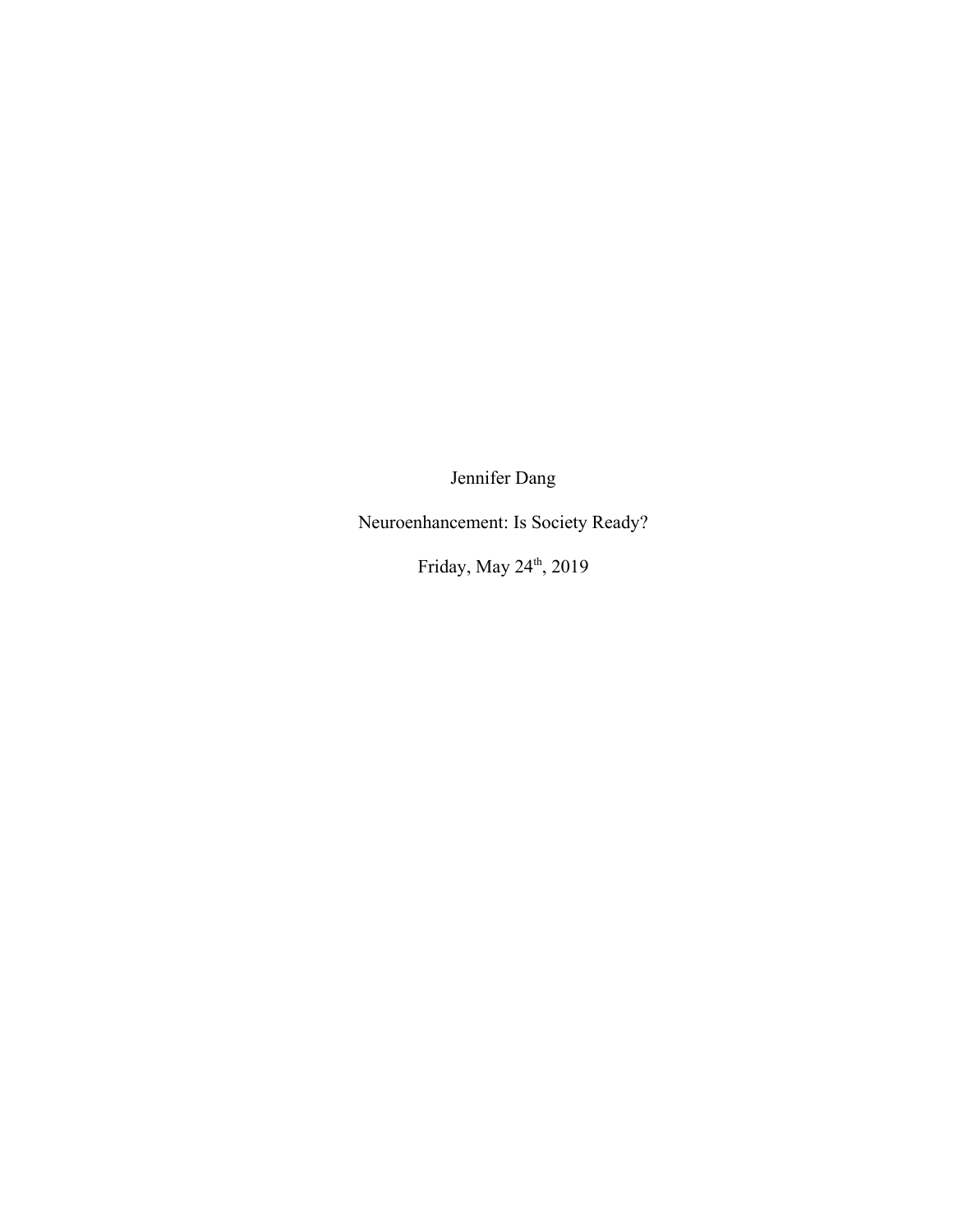A capstone submitted in partial fulfilment of the requirements for the degree Master of Science in Biomedical Sciences – Neurobehavioral Concentration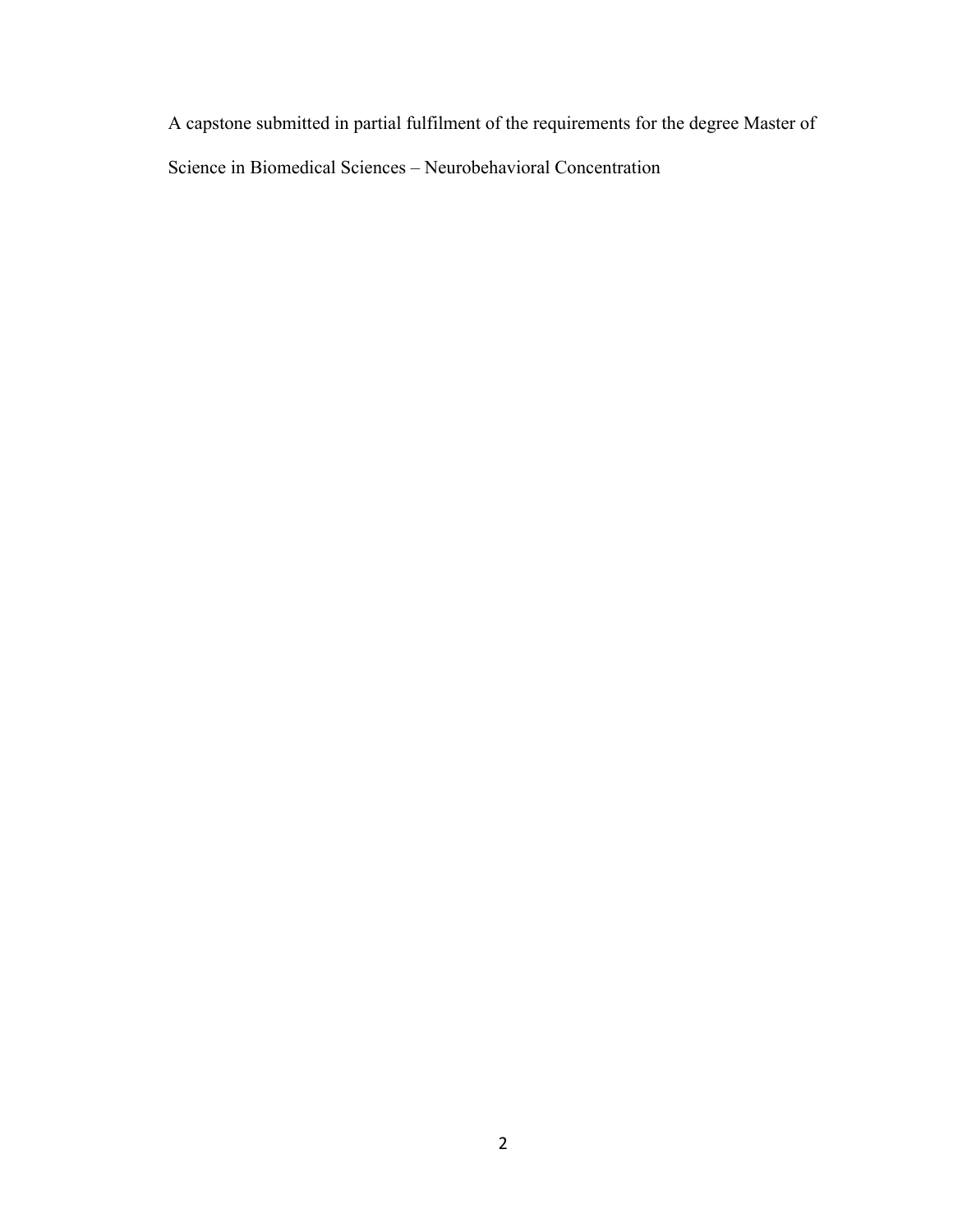### **Abstract**

Humans were always able to discover and invent solutions to our species limitations, from the discovery of vaccines and irradiation of diseases to the invention of personal computers that could fit in our pockets. Concerning the idea of scientific and technological advancements, it is never the question of whether or not scientists could discover these achievements, but it is always the question of whether or not science should create or discover something. In regards to the topic of neuroenhancement, experts have been unable to unanimously determine if, as a society, we are morally responsible enough to handle such an advancement. Neuroenhancement is the use of pharmaceuticals and/or technologies to improve the cognitive abilities of a healthy individual. There is already an expressed interested from society to using neuroenhancements, as many individuals use pharmaceuticals such as Modafinil, methylphenidate, and Adderall off-label, with many of these pharmaceuticals purchased illegally, to potentially boost their cognitive capabilities. Even with the growing interest in society, experts are concerned with the potential concerns of introducing neuroenhancement into society. Three of the biggest concerns surrounding cognitive enhancements are safety, risk of coercion, and distribution justice. In regards to safety, many individuals are uncomfortable with disturbing healthy brains for the potential of enhancing it because of the possible adverse side effects from electing to partake in an "unnecessary improvement." Regarding the risk of coercion, if neuroenhancements were to be available to the public, individuals may feel compelled to artificially enhance themselves to be competitive in their careers or society. This takes out the desire to improve oneself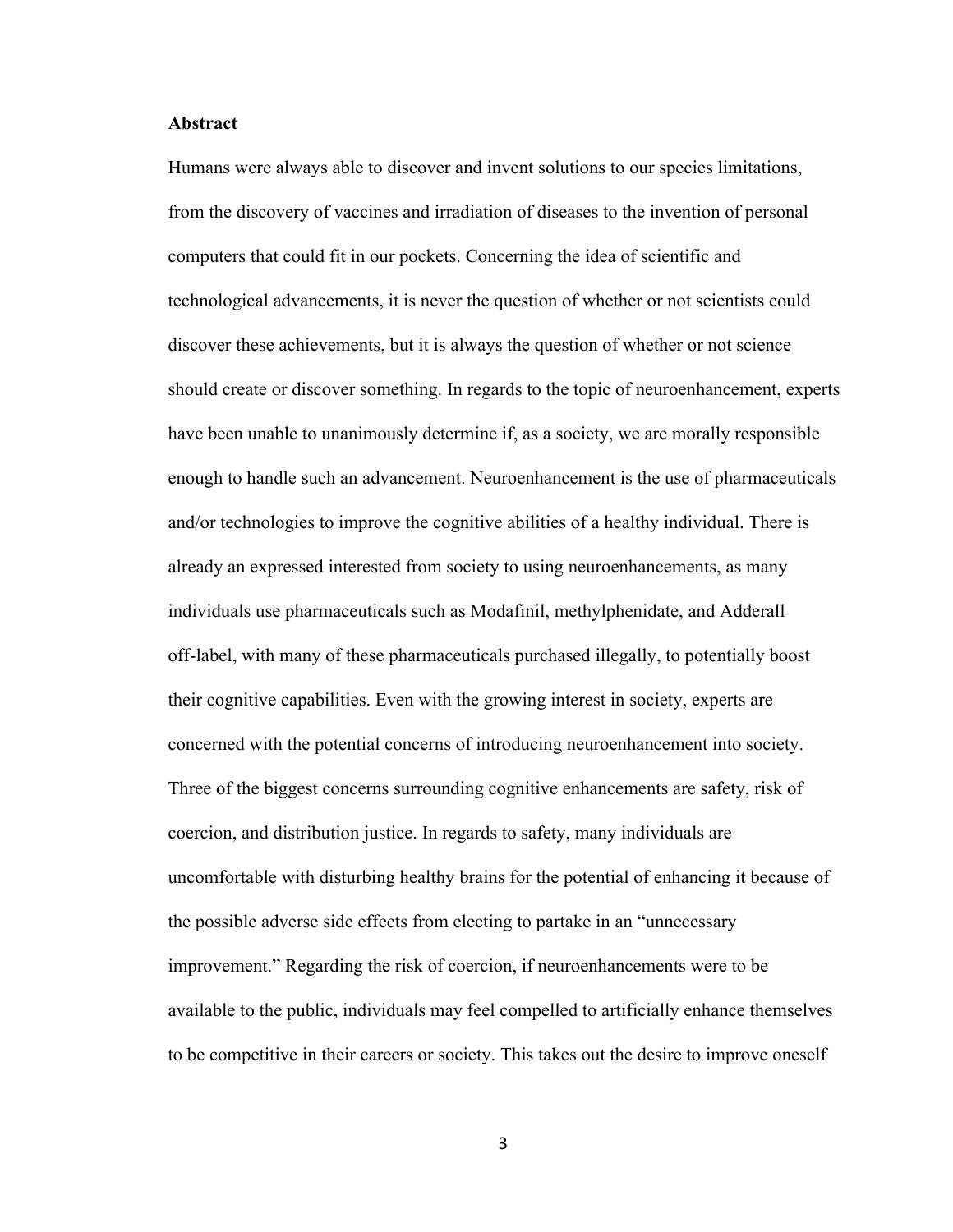for self-actualization, but rather to improve oneself to be part of a community. Regarding distribution justice, society already has an issue distributing currently existing items fairly. To introduce a product that may cause more inequality will only hinder society. Neuroenhancement may not just refer to cognitive enhancement, but potentially someday, may lead to manipulation of moral behavior. Currently, society is not ready for the responsibility of neuroenhancement, and society might never be ready.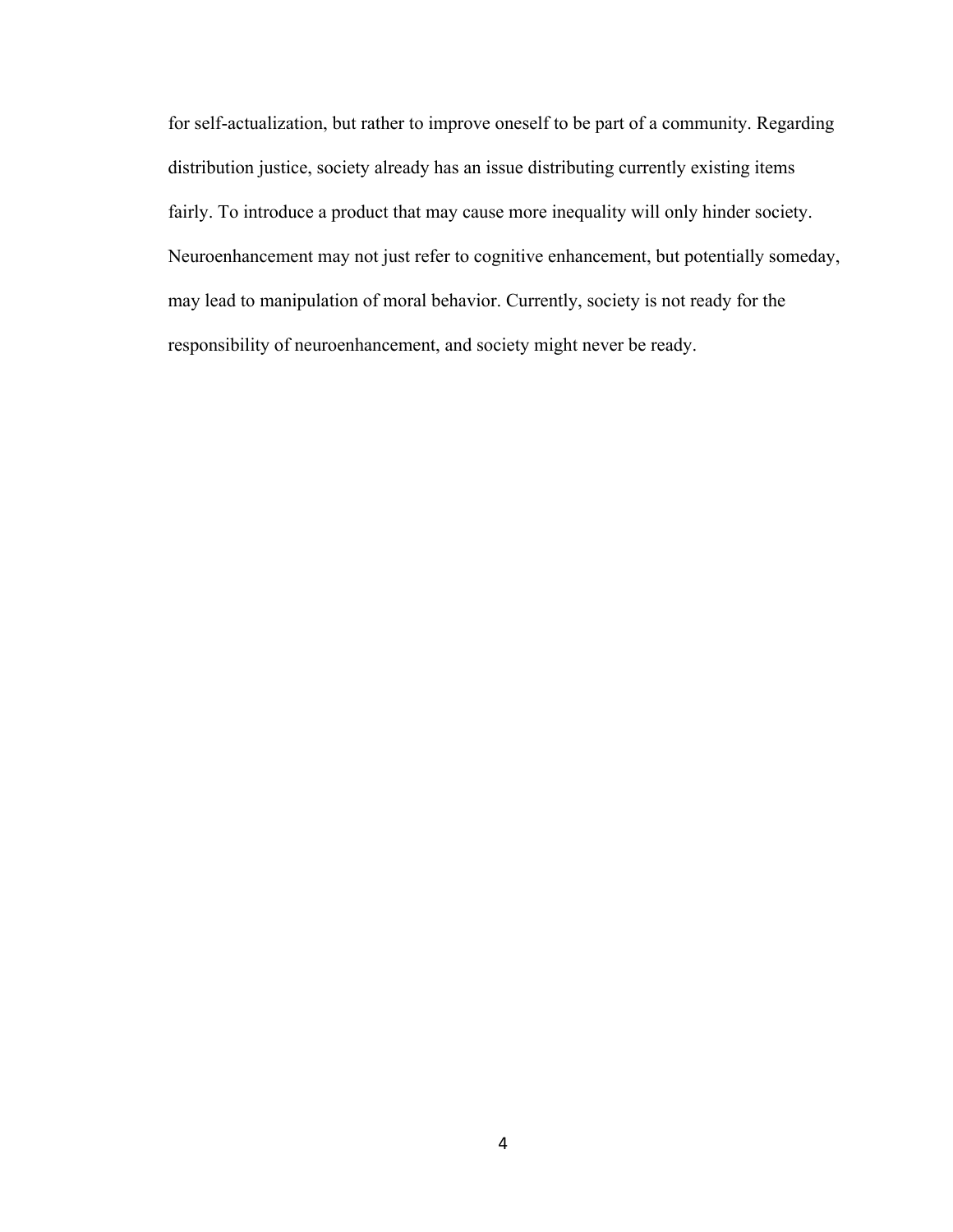## **Introduction**

Scientists have rigorously strived to find answers and solutions to our human problems and issues. As a species, were able to identify various diseases, explain the functions of our organ systems, and examine the different cells that make up those systems. From this, we were able to generate antidotes and medications to treat various illnesses and even eradicate several diseases. As our understanding of science (specifically our bodies) develops, our findings and discoveries become more impactful and advanced. However, as we begin to explore our new findings, scientists should be cognizant of our limitations as a species, not only the limitations to what we can understand and achieve, but also the limitations of our human psychology and societal motivations. In Jurassic Park, Jeff Goldblum's character mentions that the scientists in the fictitious world who helped genetically engineer the dinosaurs were "so preoccupied with whether they could, they didn't stop to think if they should." Genetically engineered dinosaurs may be science fiction; however, his character's statement is applicable to many of today's scientific and medical advancements. As science continues to advance to the point where humans may have the capacity to manipulate ourselves and nature, we must continuously remind ourselves of the potential ethical dilemmas that may materialize with such unlimited advancements.

Bioethics is a subject field that focuses on the ethical issues that emerge from the advancements in biology and medicine. These ethical issues range from debates over the boundaries of life (i.e. abortion) to a patient's right to refuse medical care. Science and research have greatly advanced to a scope where new biotechnologies may be utilized for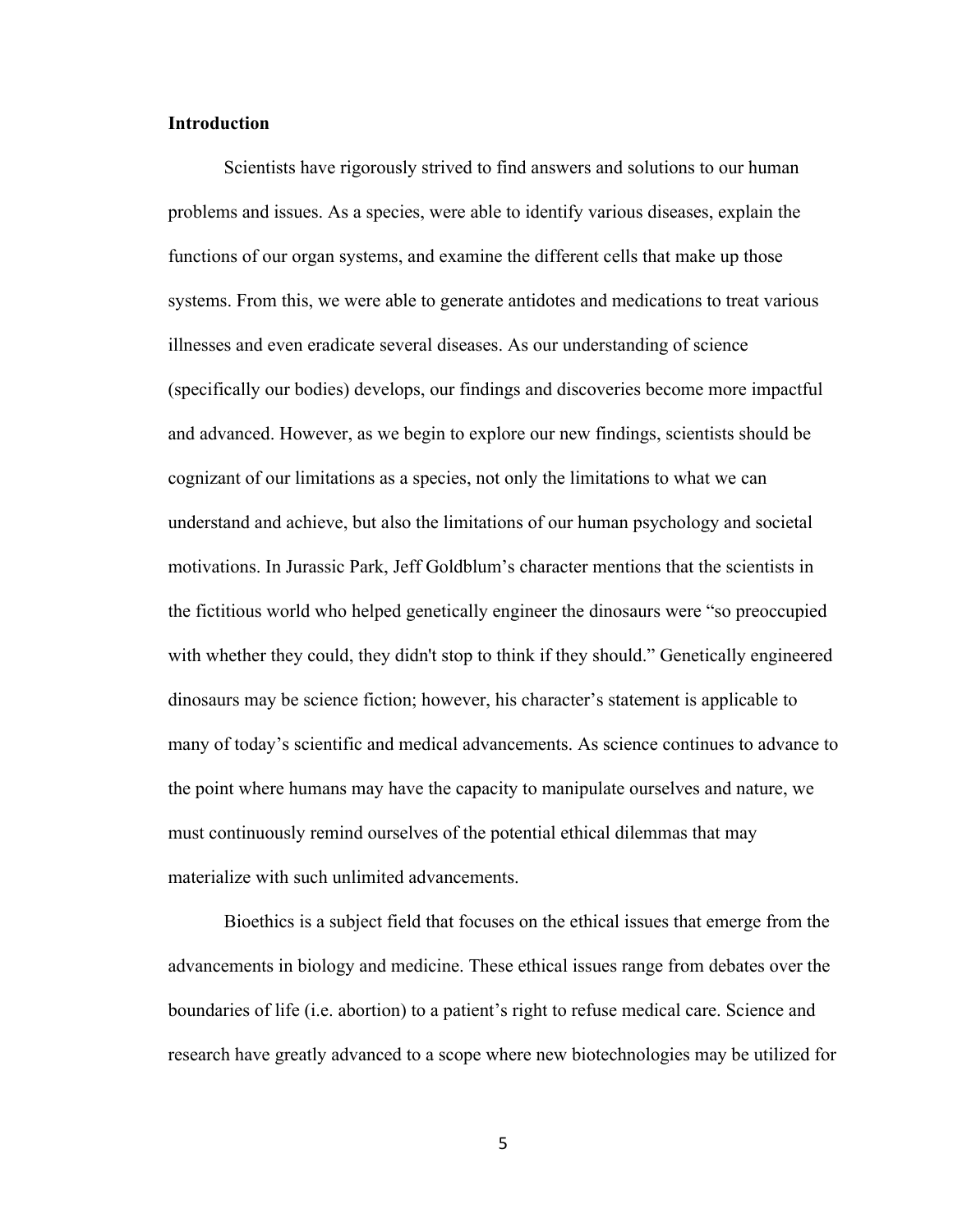manipulation of biology through altering DNA, such as in the realm of cloning and gene therapy. Many have predicted that "the twenty-first century will be the century of neuroscience" and that "(h)umanity's ability to alter its own brain function might well shape history" (Farah et al., 2004). With such anticipation for the advancements in neuroscience, a newer branch of bioethics focusing on neuroscience has emerged. Not only are scientists interested in manipulating and improving human brains, but further knowledge of the brain's connective layout may evolve into the potential development of artificial intelligence. Some will argue that "virtually all bioethical issues concerning any organ system or medical specialty have counterparts involving the brain, neurology, and psychiatry" (Farah et al., 2004). Regardless of some overlap, experts and scholars in the field of bioethics realized that advancements in neuroscience will give us unprecedented knowledge to understand the brain and mind to possibly be able to control and influence it, leading to ethical issues that focus less on biology and more on the philosophy of mind, psychology and neuroscience itself. These new ethical issues give rise to the field of neuroethics.

 Neuroethics is a young, emerging field that concerns the implications of increased understanding of neuroscience and our ability to influence our brain (Leefmann et al., 2016). One of the most highly debated topics in the realm of neuroethics is neuroenhancement. Traditionally, the goal of medicine was to treat illnesses with the assistance of drug compounds and surgical procedures. Neuroenhancement is the utilization of neural technologies to improve an unimpaired and healthy individual's neurological brain functions. With an increase in understanding of the drugs' role in the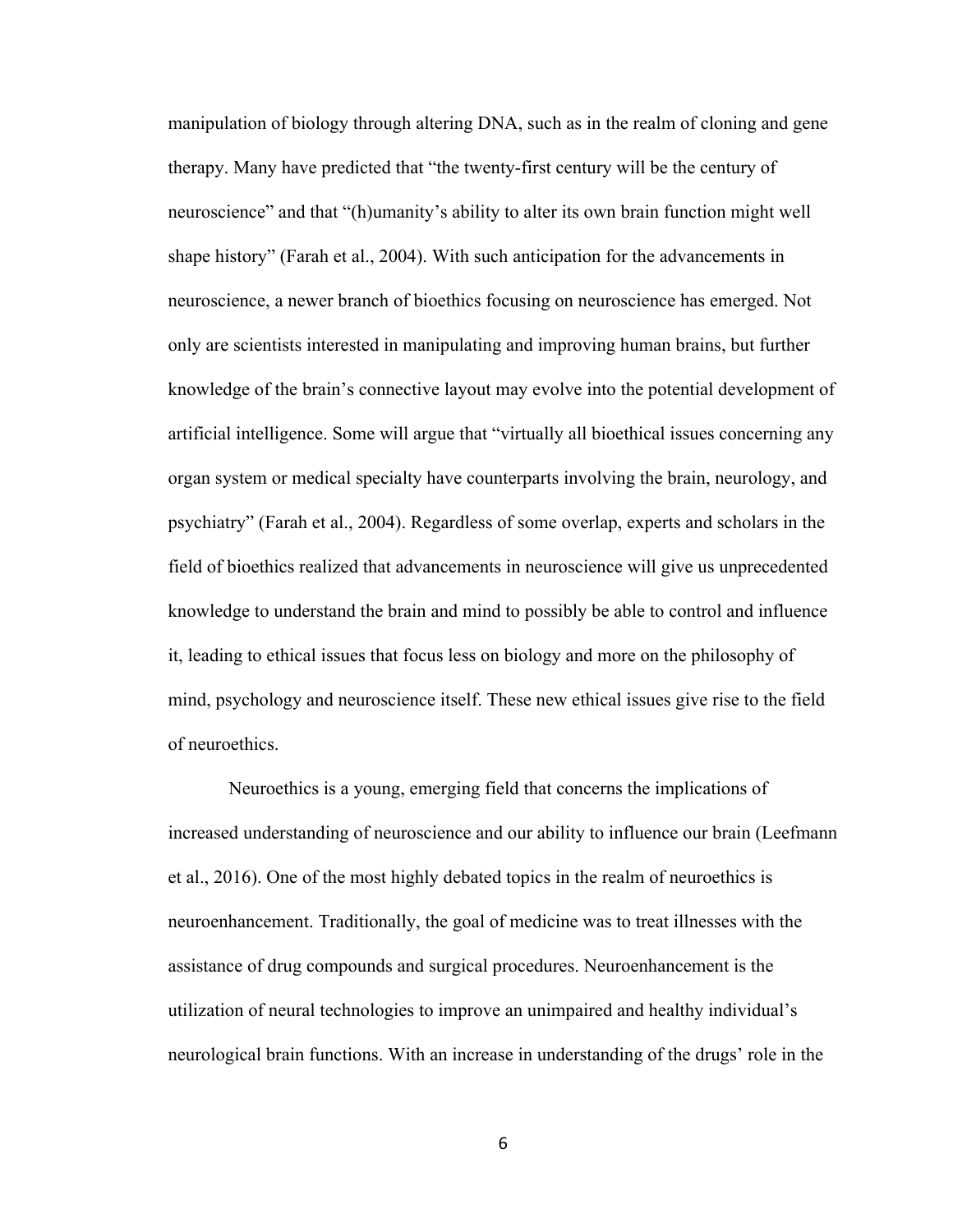body, researchers have been experimenting with the possibility of enhancing normal cognitive functioning via pharmaceuticals. However, neuroenhancement is not limited to only pharmaceutical advancements. Advancements in newer neurotechnology, such as transcranial electrical brain stimulation and deep brain stimulation, are currently helping those with serious neurological conditions from brain injuries to Parkinson's disease. With continued research into these new technologies, scientists may begin to experiment with implantations into healthy adult brains.

Neuroenhancement has been a controversial topic in the medical community, with questions of the limitations that humans will encounter when working with the brain to ethical questions of whether we should even try to manipulate parts of the brain. Neuroenhancement generally involves the use of neurotechnology in individuals "to improve cognitive, affective or behavioral functioning, where these are not judged to be clinically impaired" (Bard et al., 2018). Generally, when the public hears about the topic of neuroenhancement, they think primarily of the enhancement of an individual's cognitive function. Currently, a large focus of ethical discussions on neuroenhancements involve the use of off-label pharmaceuticals for cognitive performance enhancements, such as drugs that were originally for the treatment of attention deficit hyperactivity disorder (ADHD) (methylphenidate), narcolepsy (modafinil), and Alzheimer's disease (memantine). The public's understanding and interest of the what could be "enhanced" in an individual's brain stops at cognitive performance, as demonstrated by mainstream media/movies (Limitless) and what those who are seeking to misuse pharmaceuticals for (improved performance in concentration and focus). However, as mentioned in 2019's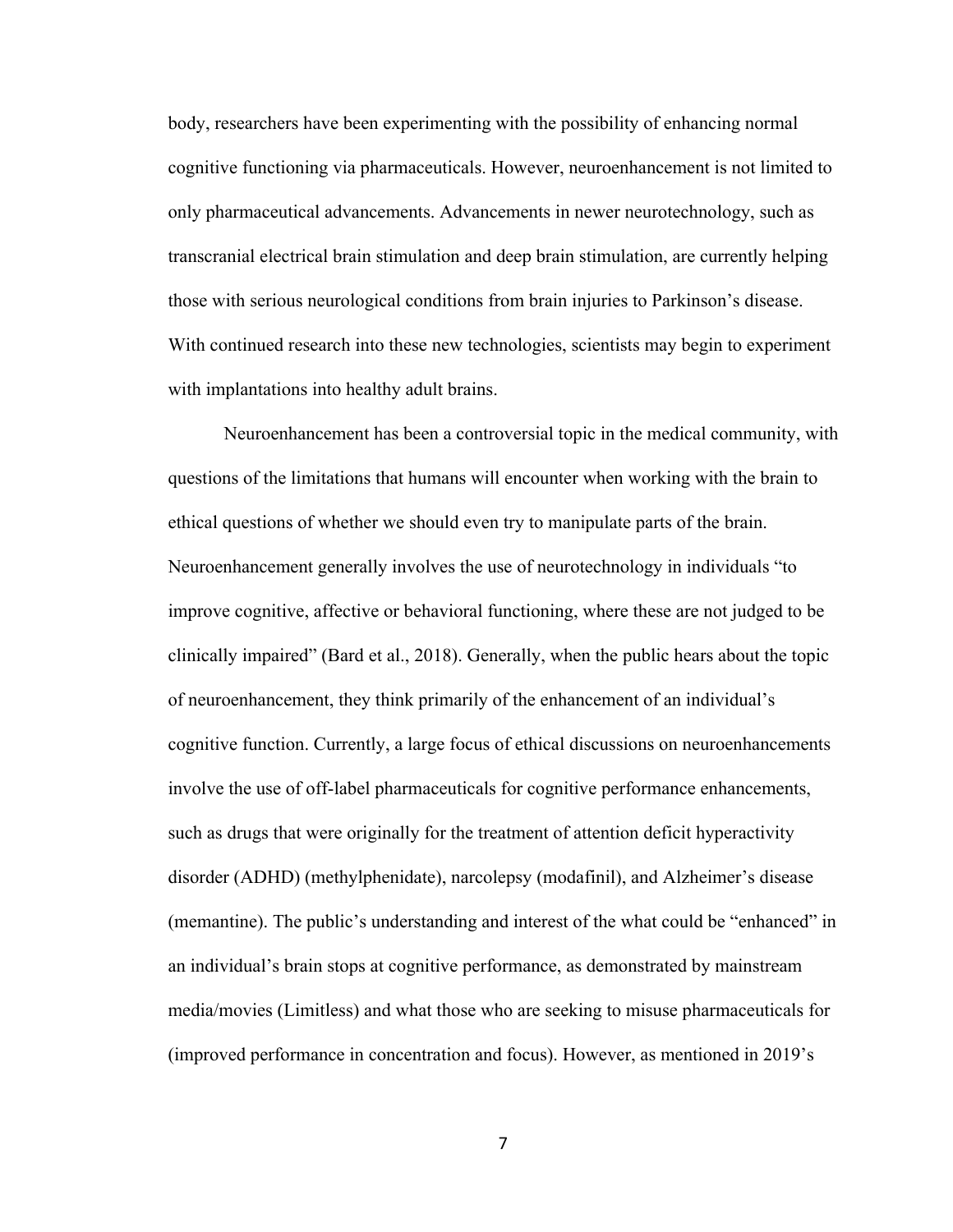issue of the *Neuroethics* journal, the public should not only be concerned with only cognitive enhancements, but also with the possibility and potential dilemmas of moral enhancements.

## **Cognitive Enhancement**

There have been surveys conducted that show students from various backgrounds and professionals such as surgeons have used substances off-label to improve on their cognitive performances (Schelle et al., 2014). Surveys and studies have shown that about 6.9% to 35.3% of the student populations from different countries, studies, and backgrounds have admitted to misusing prescription stimulants such as methylphenidate (Ritalin) (Forlini & Racine, 2009). There have been recent issues concerning the ethical dilemma of doping using neurocognitive enhancers during cognitively demanding activities, such as a competitive chess match or taking an exam. Due to the declining ability to encode new memories as one ages (Craik and Salthouse, 1992), many older adults are very interested in the advancement of memory enhancements. With a wide profile of individuals and groups interested in utilizing pharmaceuticals to provide them with an edge in academics, competition, and career, many scholars have been increasingly interested in the ethical issues that are involved with the augmentation of brain functions via pharmacological cognitive enhancements (PCE).

According to several studies, the most commonly used pharmaceuticals for off-label cognitive improvements/enhancements are modafinil (Provigil), methylphenidate (Ritalin), and Adderall. Modafinil/Provigil has gained popularity in usage after the release of the 2011 science fiction thriller film *Limitless*. Starring Bradley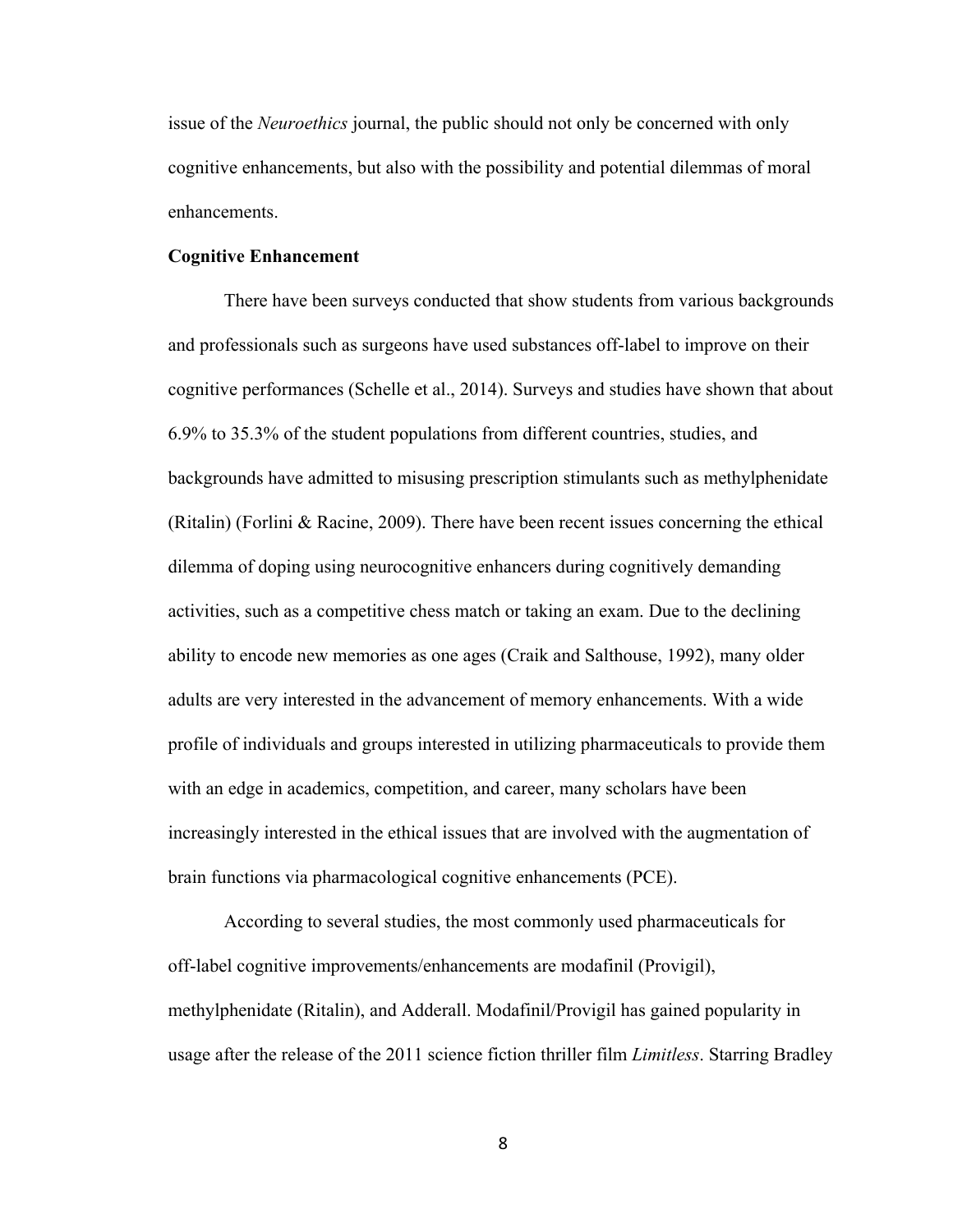Cooper, the film focused on the increased potential that the main character gains in his life after being introduced to a fictional neuroenhancing drug. After the film's release, many young adults began seeking out the "real life" equivalent of the film's drug, stumbling across Modafinil. A quick search on Google's search engine for "modafinil results" will lead those curious to numerous websites, blogs, and videos dedicated to the usage of the "real life *Limitless* drug." One author wrote an article for the Medium on his experience with experimenting with Modafinil. He explains to a curious online audience what Modafinil was created for, his initial concerns with using the drug off-label, his experiences with using the drug, and even mentions ways of precuring Modafinil online. A detailed account of the effects the author immediately experienced also provided his personal reasoning and desires for using Modafinil off-label. Wanting to "test his brain" and provide a boost in his day-to-day productivity, the author did research into Modafinil before purchasing a supply, where after a trial period he felt Modafinil lived up to its internet claims and fame (Falsner, 2016). Modafinil is not the only drug used by the young adult population to increase their cognitive production. From personal witness accounts, several college students have been seen purchasing Ritalin and Adderall on college campuses from students with prescriptions to help them "stay productive" during long study sessions. This has been confirmed with studies that showed 20% of academic students have experimented with off-label use of methylphenidate and modafinil to attempt to improve their cognitive performances (Greely, et al., 2012).

Many healthcare professionals, public health experts, and ethicists have tried to gather information to understand why the general population may have preconceived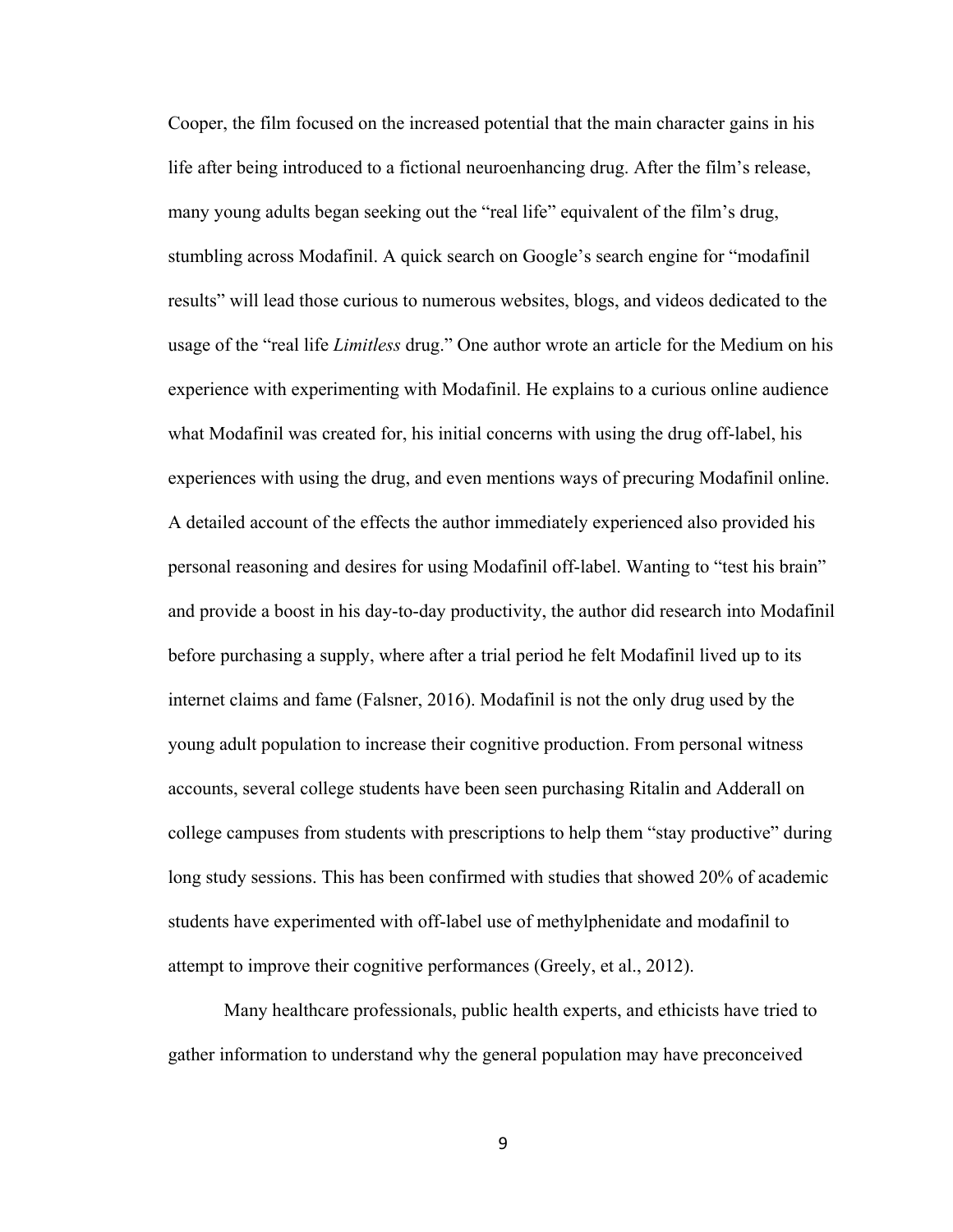feelings about potentially utilizing any form of neuroenhancement, pharmaceutical based and non-pharmaceutical based enhancements, for healthy individuals in society. With the increased prescription of methylphenidate (Ritalin) to help treat ADHD in recent years, the population has an easier access to procure the stimulant for "off-label" use. Also, data has shown that adults are interested in purchasing nutritional supplements to improve their memory, whether from supplements that can be purchased in stores like Target and Walgreens to "unregulated" supplements purchased internationally on the internet. One can type in "best nutritional supplements for memory" into any search engine and have many mainstream websites recommend their "Top 10 picks" for memory supplements. However, with this level of interest from the population, professionals and experts must be diligent to address the possible effects on an individual's health and safety, along with addressing the potential inequalities that may arise from the desire for excellence. In Farah et al's article "Neurocognitive Enhancement: What Can We Do and What Should We Do?," the authors briefly explained the various problems and concerns to consider when addressing pharmaceutical neuroenhancements. The concerns of safety, coercion by an individual's employment and society overall, and distribution justice were addressed. However, the authors' main objective was to state that the interests in neuroenhancements will not disappear, with the agreement that policies must be enacted early in the life of neuroenhancements to help prevent safety issues and prevent injustices (Farah et al., 2004).

### **Concerns of Safety, Coercion, and Distribution Justice**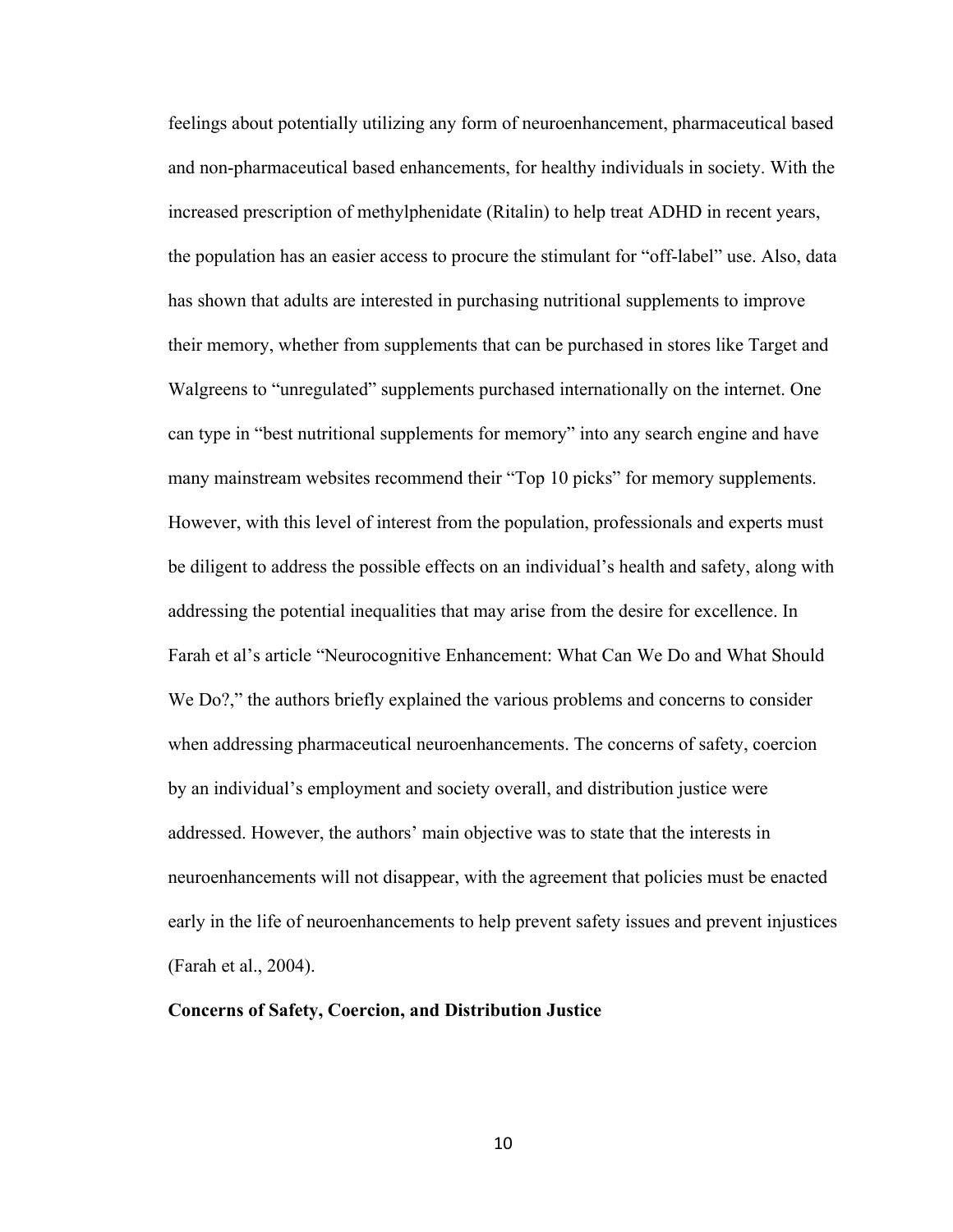In Kimberly Schelle's review of the attitudes towards pharmacological cognitive enhancements, she further elaborated on the questions and concerns that were brought up by Farah. According to Schelle's review, three of the most common concerns surrounding PCE were medical safety, coercion, and fairness, identical to the concerns mentioned by Farah. Concerns surrounding the medical safety of PCE primarily focused on the potential trade-offs between the benefits these pharmaceutical products can provide and the risks of using PCE can cause to a cognitively healthy individual. However, this should not be the only focus regarding the medical safety of PCE, as the potential for mental health problems such as addiction could outweigh any perceived enhancement in cognitive performance. It has been noted in Bard's *Bottom's Up Ethics* (2018) that if a particular pharmacological cognitive enhancement drug has a higher efficacy level, and the user has a lower level of base performance, many are more willing to support the use of a cognitive enhancer. This has also been addressed in Farah et al.'s review, that "our tolerance for risk is smallest when treatment is purely elective" (Farah et al., 2004). Comparisons of PCE were made to cosmetic surgery, where in both situations, individuals are looking to improve themselves via external factors. However, because the brain and nervous system are less known and complex, many are more hesitant to engage in PCE because of the unforeseen risks associated with solutions such as the "misuse" of pharmaceutical stimulants (Ritalin).

This can be tied to another common concern surrounding pharmacological cognitive enhancements, that the concern of coercion to use a PCE must be addressed prior to the acceptance of PCE into everyday life. "The question of coercion relates to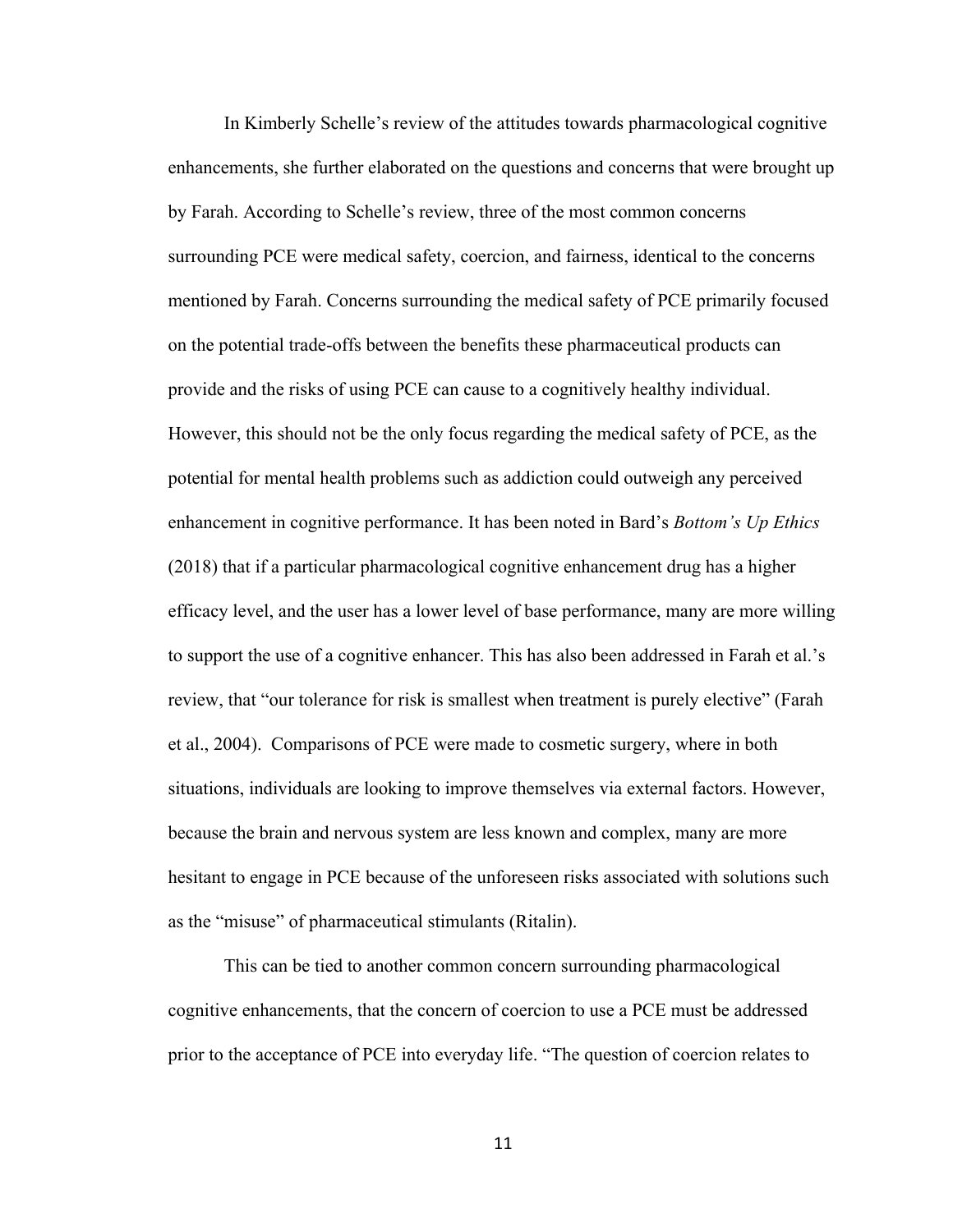autonomy, i.e. the freedom to decide about one's personal life" (Schelle et al., 2014), and this is the main issue concerning the debate on coercion to use pharmacological cognitive enhancements. Coercion could be as simple (and indirect) as a form of peer pressure from observing society's growing acceptance of utilizing PCE or as direct as pressure from an individual's workplace to keep up with a growing demand for cognitive output. Whatever the coercion may be, a person's autonomy is threaten when their choice to improve themselves is being influenced by an external factor. It has been shown in studies that portions of the general population agree with the idea that humankind should strive to advance and improve as a species (Bard et al., 2018). However, studies also elaborated that the use of PCE should be a choice for an individual, not a requirement for a career. If the ethical dilemma of coercion is left undiscussed, and laws are not in place to protect one's choices, an individual may be forced to partake in the use of pharmacological cognitive enhancements just to be viable in their careers, whether they want to or not.

The fears of a "forced coercion" via society or workplace to improve via any means are affecting this current generation. For instance, in the Chinese competitive video game scene, players have been known to use various cheating software, indulging in beverages with high caffeine levels, and dabbling in pharmaceuticals that keep their attention up with minimal sleep, just to get their name on the leaderboard of the game (Lee, 2018). In societies that are highly competitive, factors such as PCEs may promote many in the community to engage in their use out of fear of falling behind others. This may persuade individuals who desired to participate in safe means of self-improvement to feel pressured to keep up with their peers through unsafe and unregulated channels. In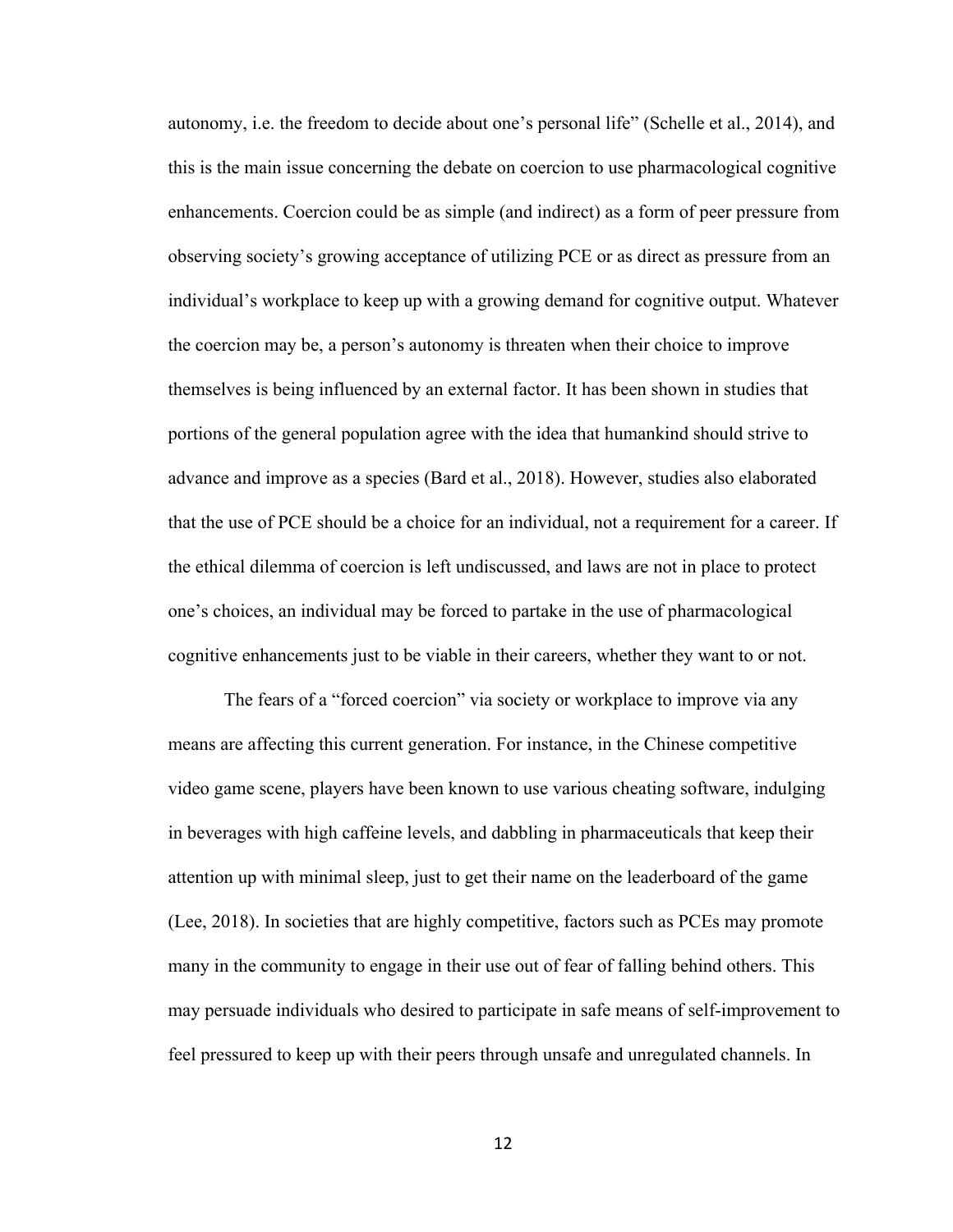regards to the Chinese video game culture, instead of putting in hours of practice honing mechanical skills for the game to earn top rankings, they could simply invest in software to get them there. The willingness to take drastic lengths to improve in an individual's hobbies illustrates the potential threat to one's autonomy to choose to improve oneself in one's career, where their financial security may be in jeopardy. If our current society is willing to take uncertain risks to get ahead in a hobby, what will our society risk to rise up in their careers?

The broadest concern of pharmacological cognitive enhancements is the concern of fairness and distribution justice. The category of fairness can be further divided into three subcategories: equality of opportunity, honesty, and authenticity (Schelle et al., 2014). Equality of opportunity is a familiar topic in education and medicine. For instance, students from more economically privileged families and towns are provided with more abundant and better resources to prepare for standardized tests and applying to colleges compared to a student from a disadvantaged background. Also, in relation to medicine, those from more socioeconomically privileged area are able to access better quality of care due to variables like close proximity to good healthcare providers or their insurance plans allowing customers with better options and choices. Many debates have been centered around this concern of equality of opportunity, and the mainstream introduction of PCE with further complicate the discussion. To elaborate on the concerns of equality of opportunity regarding PCE, the topic of education can illustrate the concerns. A student from a socioeconomically disadvantaged background, like a student in a rural area without the funds to obtain PCE, may not perform as well as a student who is able to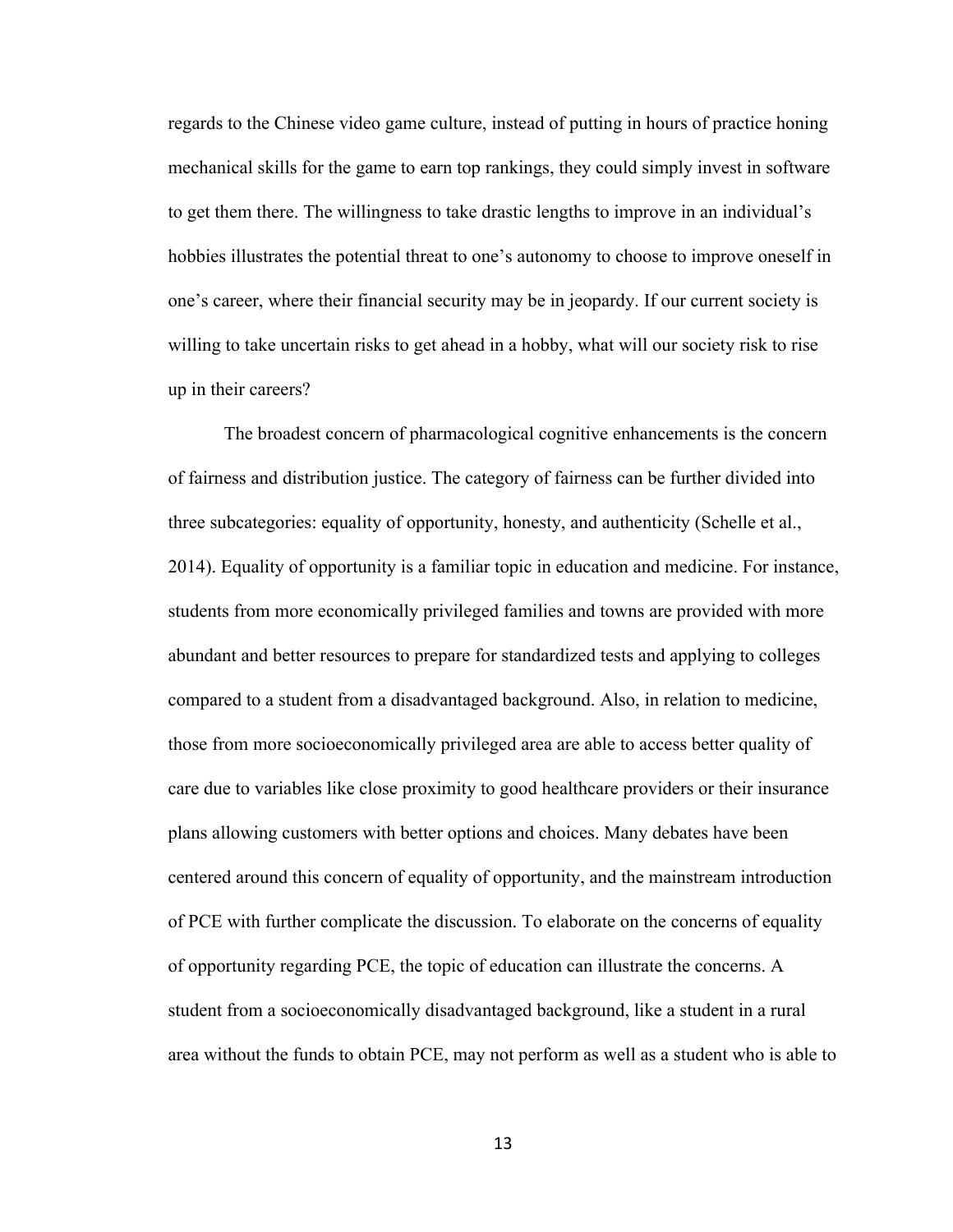utilize PCE. This level of inequality will have a ripple effect throughout their lives, as the already privileged student will have an easier time advancing in academics and in their careers compared to their disadvantaged counterpart. To ensure equal opportunity in nearly every sector of society has created many debates that illustrate the difficulties of understanding equality and how to create laws and regulations to help those who were given a difficult starting hand without negatively affecting those who started off more privileged. Introducing an innovation like pharmaceutical cognitive enhancement (PCE) will more than likely cause additional inequalities for society to overcome.

The concerns of honesty with the use of pharmacological cognitive enhancements have already been felt in our current society. Similar to the concerns of doping in physical sporting events, cognitive doping in activities such as chess have become a large concern for the integrity of the competition (Mihailov, 2018). Honesty is not only limited to competition, as honesty in educational and workplace settings are important to address. Several studies have been conducted to quantify the groups and individuals who have used PCE in an educational or workplace setting and their thoughts on the fairness of the practice. In general, half of the population who partook in the study believe the use of PCE provided the user with an unfair advantage (Bard, et al., 2018).

#### **Societal View and Portrayal of Cognitive Enhancements**

An unforeseen problem that is currently affecting the potential rise in "misuse" of pharmaceutical cognitive enhancements (PCE) such as methylphenidate is how the media may be portraying neurocognitive enhancement. According to the study by Cynthia Forlini and Eric Racine, the print and mainstream media tend to use more positive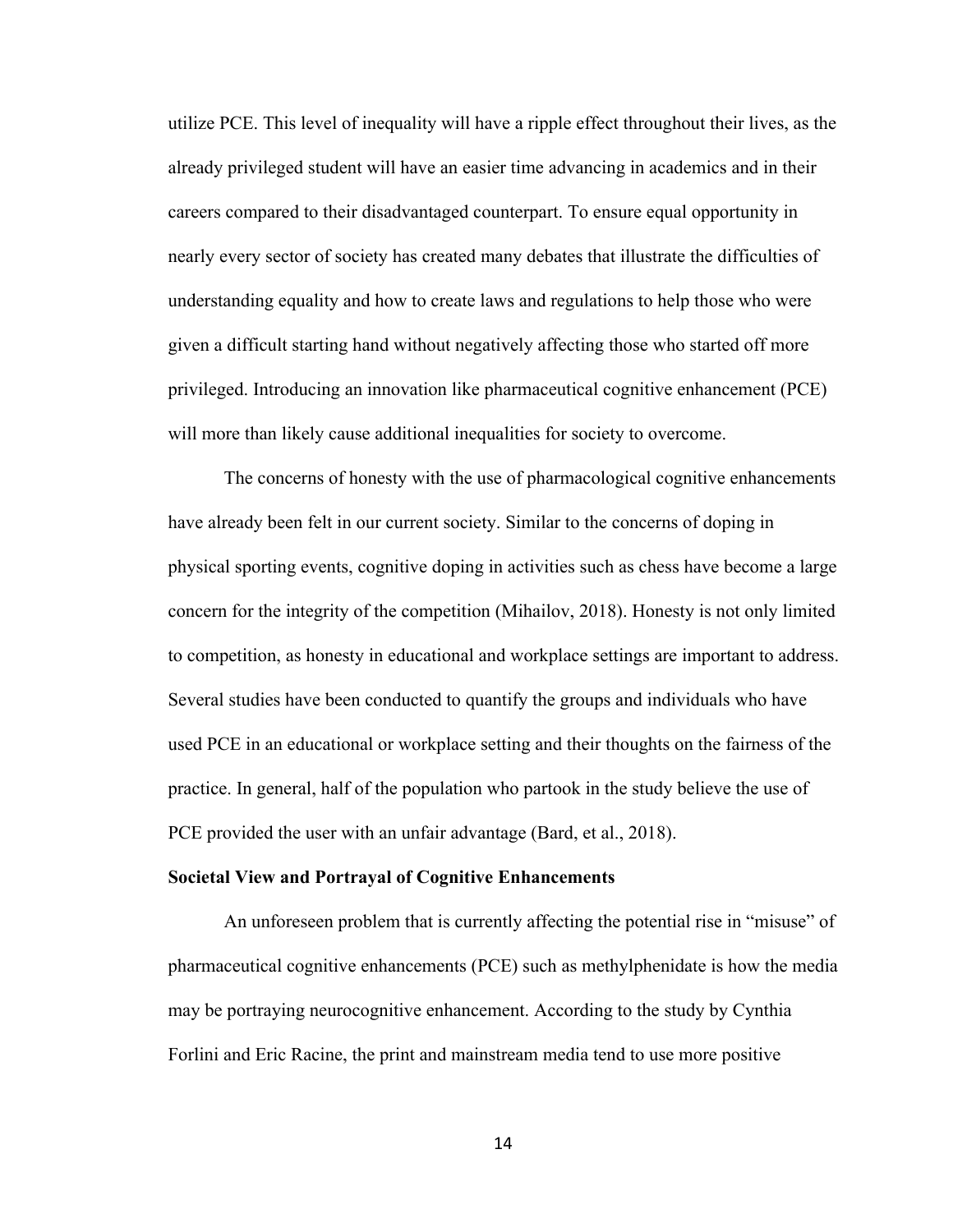nomenclature to describe PCEs. They have been shown to use words such as "study aid," "smart drug," and "brain steroids" when describing the "misuse" of methylphenidate (Ritalin). The authors believe print media tend to shy away from using more formal terms, such as "cognitive enhancement," which is more likely to be used in articles and media for bioethics experts. It was also determined that the "framework" and nomenclature that describes the misuse of methylphenidate depends on who is presenting the information. Generally, print media tend to depict the misuse of methylphenidate as a "lifestyle choice," that some are using pharmaceuticals for self-improvement (Forlini  $\&$ Racine, 2009). Print media also tend to avoid discussing the risks of methylphenidate misuse. It has also been shown that media articles tend to claim that the misuse of methylphenidate and other PCEs are very common in society, especially in an academic setting. However, academic literature does not fully agree on the "significant rise" as demonstrated by print and news media (Partridge et al., 2011). In contrast to print and news media, those in public health tend to describe neuropharmaceuticals in a more negative light, using nomenclature such as "prescription drug abuse." Subsequently, those in the bioethics sector describe PCE for what they are, "cognitive enhancement." However, those in bioethics are very concerned with the ethical issues behind more widespread PCE usage, which those in public health are concerned primarily with public safety (Forlini & Racine, 2009).

Print and news media have a large impact on how a population perceives a problem. Some may believe that this "rise" in PCE may mean enhancing is more common place, thus individuals may be tempted to experiment themselves, especially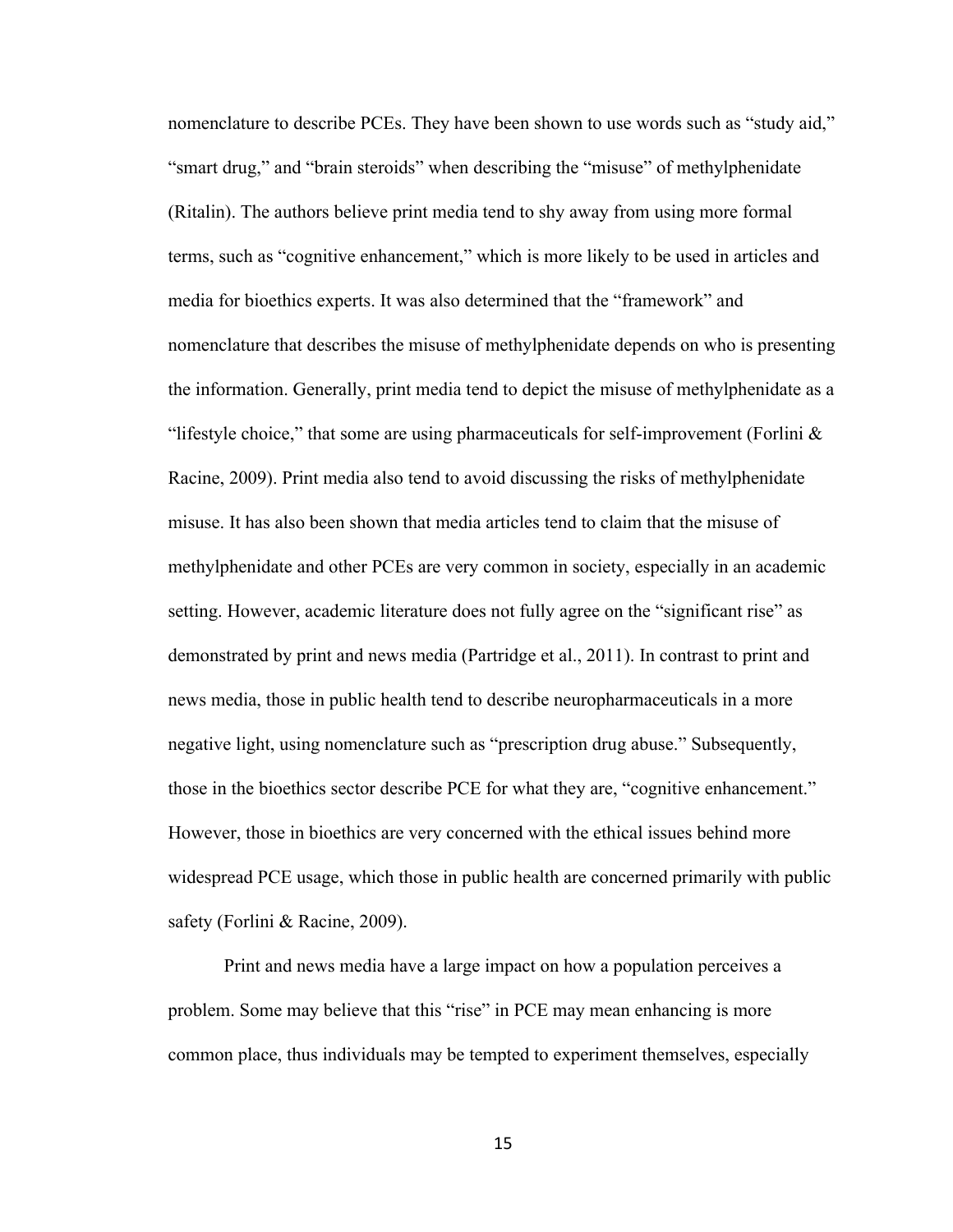when the media does not fully illuminate the risks that are involved with methylphenidate and other pharmaceutical misuse. Experts have not conducted the appropriate amount of studies on the enhancement effects (positive and negative) on healthy individuals to determine not only if there are significant enhancements with use, but also whether the potential risks are worth any of the gains (Forlini & Racine, 2009). There have been studies that have shown the viewpoints of students and their usage of PCE. In a study of Swiss University students, about 13.8% of students have admitted to misusing pharmaceuticals and alcohol specifically for the potential neuroenhancement. The rates were higher for those students in the later years of their study, and uses were more predominant/frequent in instances leading up to important exams or papers (Maier et al., 2013). Another study based on the propensity to use PCEs in Italian medical studies suggests that the majority of the students who participated in the study (74.7%) claimed to use a PCE to improve their cognitive function. The Italian medical students also expressed in the survey concerns over the safety of using PCE (83.3% of participants) that prevents them from using the drugs, however, many of the students (60.3% of participants) had a positive attitude towards the idea of enhancing their cognitive abilities (Pighi et al., 2018). These results may illustrate the effects that the media may play on public perception and use of PCEs. Although very little students used PCEs daily, potentially due to the uncertainty of the safety of PCE use on healthy individuals, the media may have swayed the decision for students to try PCEs in an attempt to get an edge in the "competitive" aspect of their studies. For many of these students, it was not the desire for self-improvement that was their motivation for using a PCE, but it was the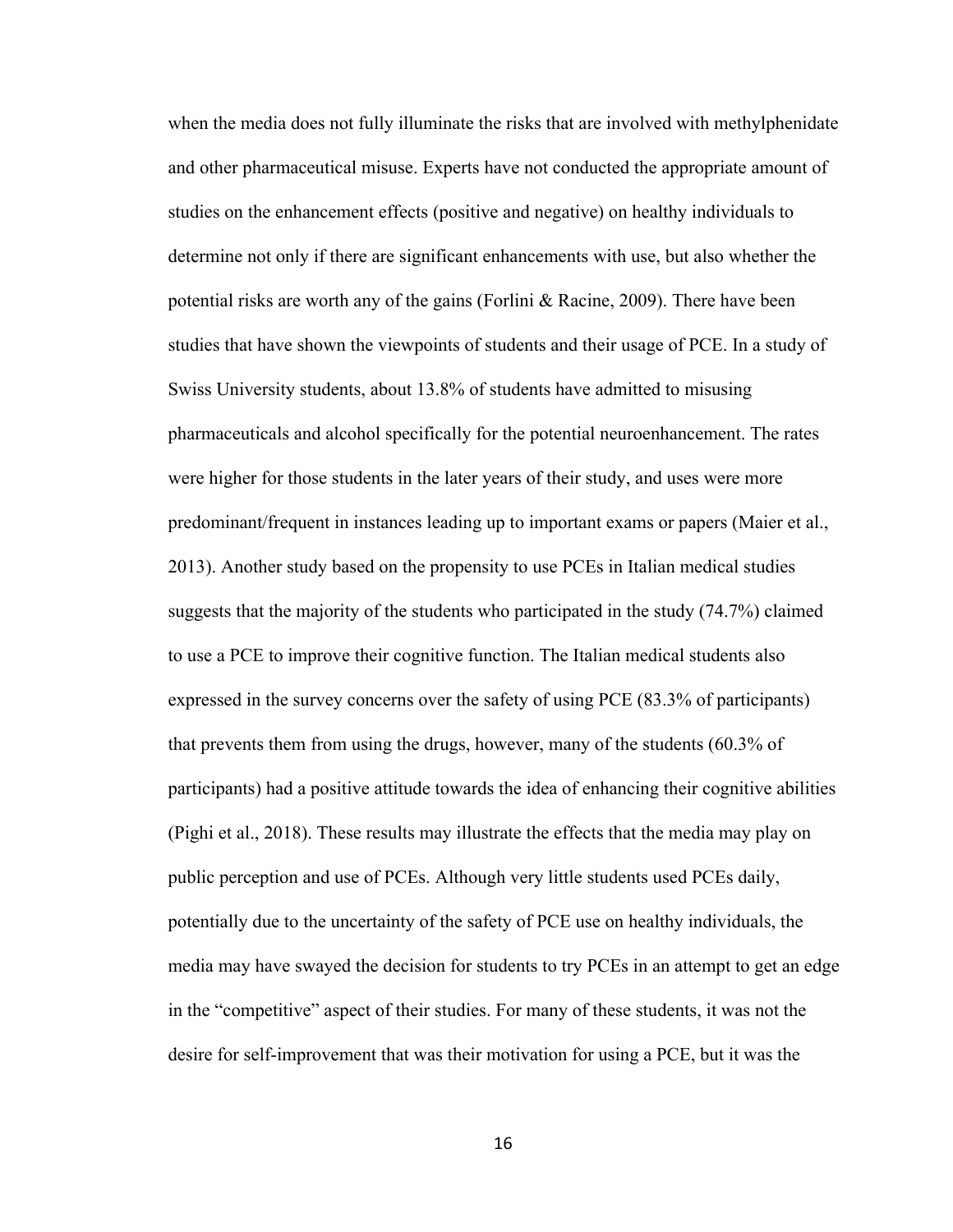potential for giving them the edge over the competition that may have encourage taking the unknowing risks of using PCEs.

#### **Potential Use of Neuroenhancement**

Generally, when someone typically mentions neuroenhancement, they are referring to cognitive neuroenhancement. Cognitive enhancement is the use of technologies, pharmaceuticals, and/or any other substances with the intent to improve a cognitively healthy individual's executive functions, memory, and creativity (Dubljević, et al., 2015). It is reasonable for the public to only be able to envision science innovations being able to manipulate an individual's cognitive capabilities. However, if science were able to discover adequate forms of cognitive enhancements, what would prevent scientists from eventually discovering methods to manipulate other parts of our brain, like our reliance on sleep, sense of reality, or morality.

For the time being, science is still uncertain how the connections in our brains work during cognitive functioning. But like all scientific and technological advancements, scientists may someday be able to rectify our human limitations of procrastination and diminishing memory as we age. Whenever the time comes, if it ever does, we must be cognizant of the potential harm that will come from our growing understanding of our brains. Experts in neuroethics have not only focused their attention on the relatively close reality of cognitive neuroenhancement, but also on the potential of moral neuroenhancement, manipulation of what makes us human, and use of these in society (such as assistance and manipulation in the justice system) (Perrson & Savulescu, 2017). As demonstrated in the survey conducted by Bard et al., many agree that it is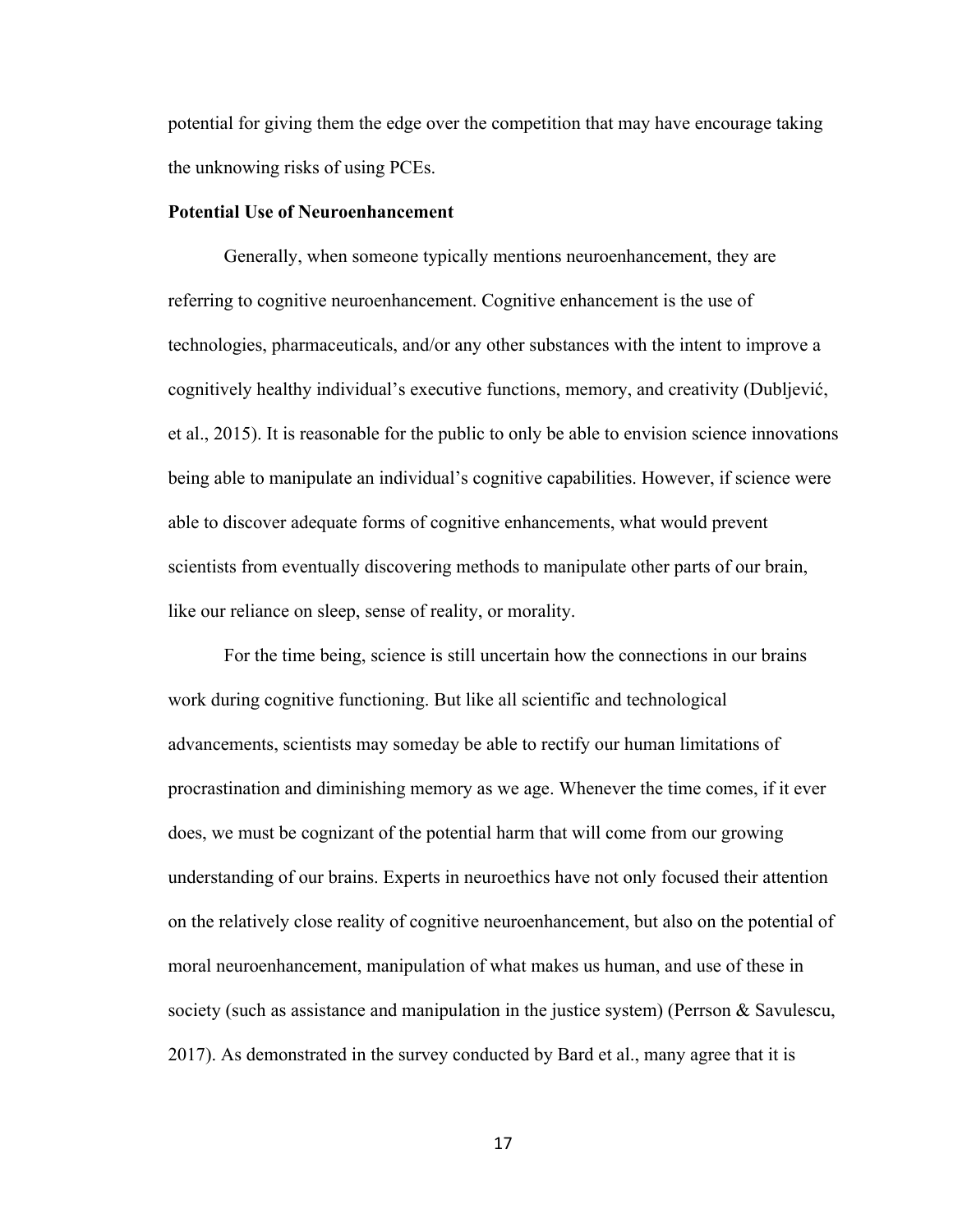human nature for an individual to want to improve oneself and see their species make strides in their evolution. Some experts have viewed that our society should not attempt to dissuade the eventual determination to improve our minds, through natural or artificial means, and that we would be preventing our species' next evolutionary phase if we do not encourage scientists to look into neuroenhancements.

However, what would be the implications of pursuing neuroenhancements past our society's current desire for cognitive enhancement? The focus of *Neuroethics* 2019 issue is the potential and ramifications of moral enhancements. Some philosophers and ethicists have expressed great interest in the topic of moral enhancement, that it could lead to the prevention of crime, assist those with questionable moral compasses, and potentially lead a society into a better world. Norbert Paulo mentions that "education, moral, legal, or religious systems… are examples of traditional ways of influencing moral behavior for the better" (Paulo & Bublitz, 2018). Those who resonate with Paulo's words may believe that societies have tried to manipulate their citizen's morals with implementation of laws and regulations. They may argue that if we are comfortable forcing others to adhere to rules and laws set in place by governments and person-run organizations, that would the potential use of neuroenhancement and neuro-manipulation be just the next step in ensuring an individual's morals are similar and complimentary to society's?

Consequently, in keeping with the same thought process of legal and religious systems influence moral behavior for the better, what is preventing someone with negative intentions from abusing a system's influence on their society's moral behavior.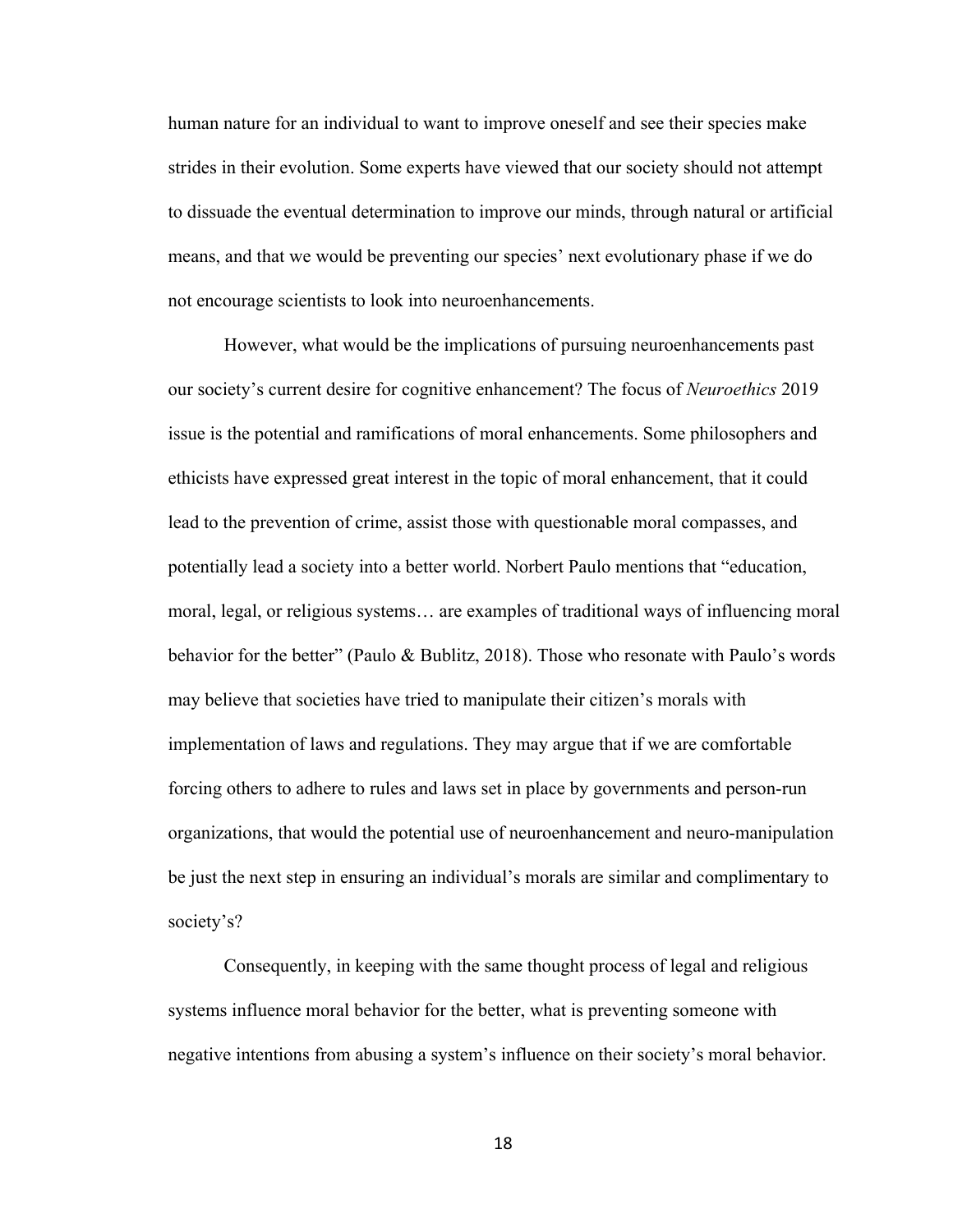For instance, religious and government systems are run by (typically) elected officials who represent their constituents to determine the laws that will encourage their community's moral behaviors. Throughout history, that are a variety of examples where those in power will attempt to use that power for their own self-interest rather than for the interest of their constituents. The implementations of laws by a governing body still allows for individuals to choose whether they agree with such laws and moral behavior or not. However, if those who view moral neuroenhancements along the same line as governing systems agree that it would provide moral structure for a society similar to those systems, individuals will lose their autonomy to choose whether or not they agree with their society's moral behavior.

A more direct use of enhancing and manipulating an individual's moral behavior would be within the justice system. Some experts illustrate the potential positive possibilities with utilizing science innovations of neuroenhancements to help determine innocence or guilt. However, similar to the issues of lost autonomy when implemented in the grander scale of communal moral behavior, those entangled with the law may have their rights and autonomy interfered with in the name of the greater good. What benefit would moral enhancement provide if it were in the hands of an individual who had questionable motivations.

## **Is Society Ready?**

Experts on the subject of neuroenhancement have not unanimously agreed on whether we should even attempt to investigate the potential of neuroenhancements. There are countless examples of our society being unable to morally measure up to handle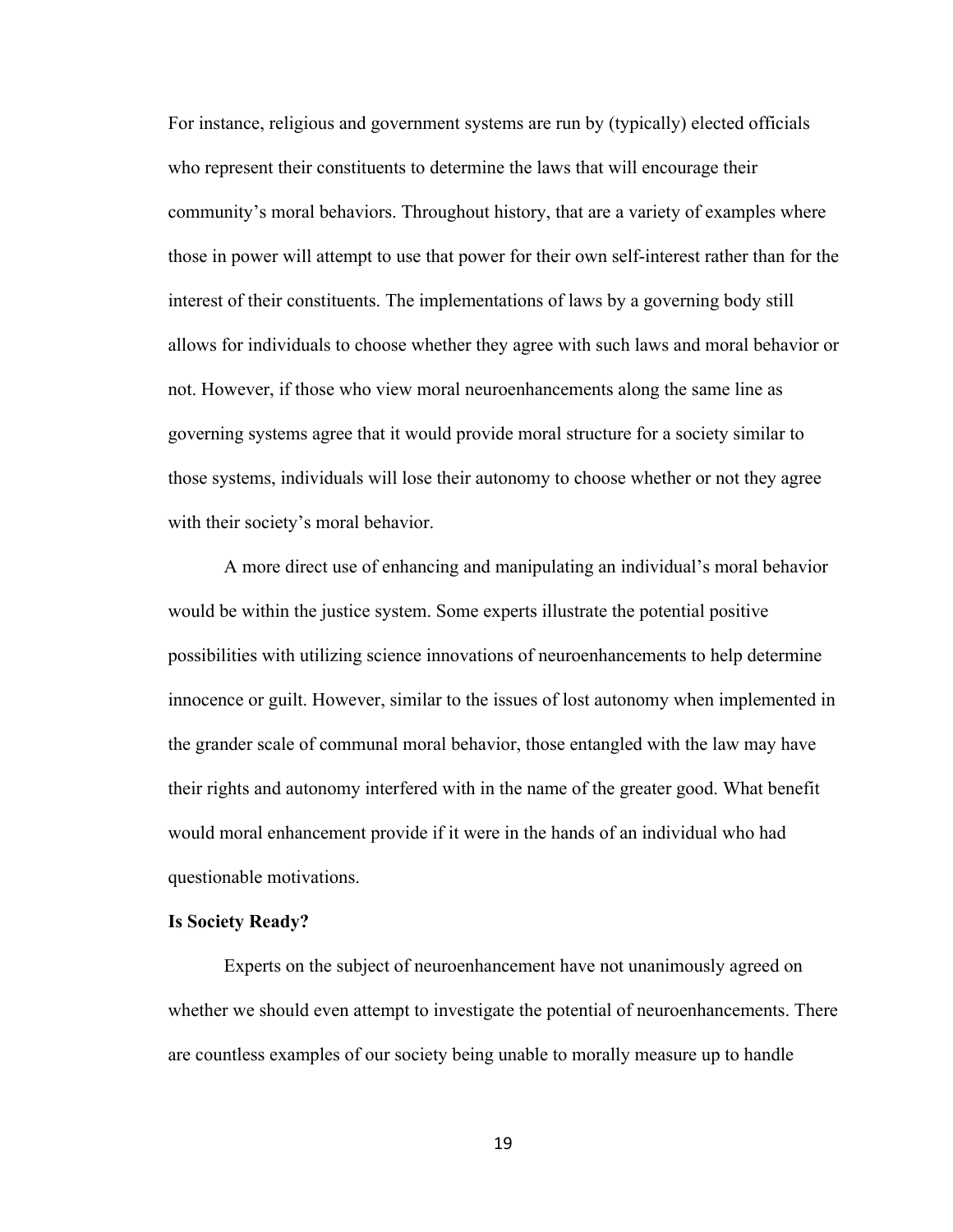controversial scientific and technological advancements. For instance, the technological innovation of editing videos, when put in the hands of a malicious individual, would produce fictional videos with the intention to scare or manipulate others to the malicious individual's benefit. Currently, as a society, we are not ready for the responsibility that would come from an advancement as fascinating and dangerous as neuroenhancement. We are currently unable to responsibly manage carbon emissions and overproduction of products without negatively impacting our environment. If scientists were able to discover a pharmaceutical that may alter an individual's cognitive or moral state and allowed for public consumption, we are not morally equip to handle that responsibility. However, experts have raised the possibility of our species ever being ready to benefit from neuroenhancements.

Before science continues to observe the effects of pharmacological cognitive enhancements on the brain and experiment with new products, experts should pause and take into consideration the ethical dilemmas that will be introduced into the society if such products become readily available to the public. The benefits of enhanced cognitive functioning amongst a population currently does not outweigh the risk of safety, nor does it outweigh the concerns of equality of opportunity and issues with autonomy of using pharmacological cognitive enhancements. Many have expressed the importance of self-improvement and finding the means to improve oneself as a very human characteristic. Only after discussing and deliberating on these neuroethical issues should science researchers be able to step into this domain of neuroscience. The question of our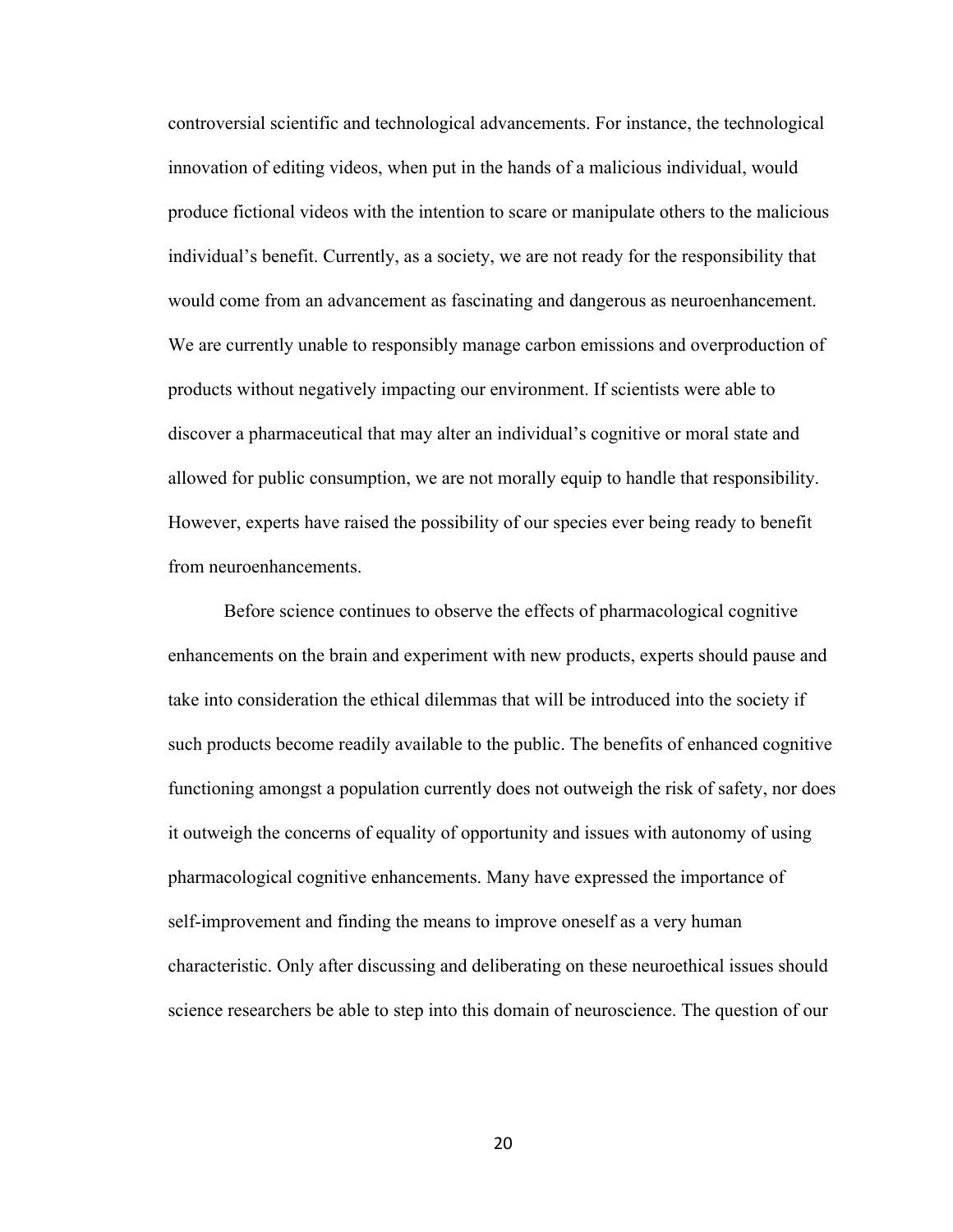society ever being ready to fairly and morally implement the use of neuroenhancement may never be unanimously concluded.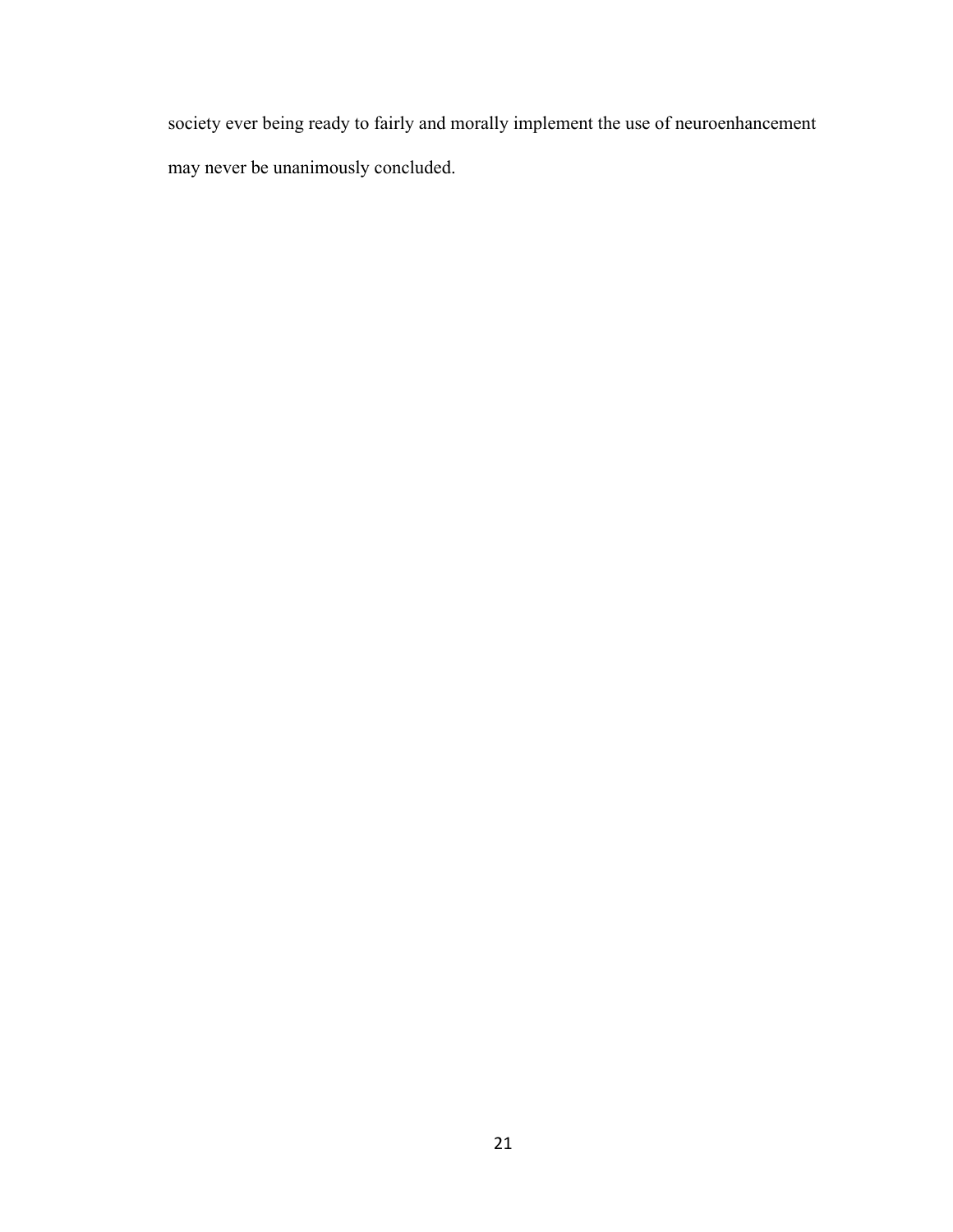#### References

Arias, J. J., Kibbe, B., & Ford, P. J. (2017). Ethical Considerations in Cognitive Enhancement. *Oxford Medicine Online*.

doi:10.1093/med/9780190214401.003.0015

Bard, I., Gaskell, G., Allansdottir, A. et al. *Bottom Up Ethics - Neuroenhancement in*

*Education and Employment*. Neuroethics (2018) 11: 309.

https://doi.org/10.1007/s12152-018-9366-7

Deline, S., Baggio, S., Studer, J., N'Goran, A. A., Dupuis, M., Henchoz, Y., Mohler-Kuo,

M., Daeppen, J. B., … Gmel, G. (2014). *Use of neuroenhancement drugs: prevalence, frequency and use expectations in Switzerland*. International journal of environmental research and public health, 11(3), 3032-45. doi:10.3390/ijerph110303032

- Dubljević, V., Venero, C., & Knafo, S. (2015). What is Cognitive Enhancement? *Cognitive Enhancement,* 1-9. doi:10.1016/b978-0-12-417042- 1.00001-2
- Falsner, J. R. (2016, July 28). Modafinil: My experience with the real life Limitless-drug. Retrieved from https://medium.com/@joenrudefalsner/what-if-there-was-a-pillthat-would-enable-you-to-see-things-clearer-focus-better-and-thereby-

107b1806efd5

Farah, M. J. (2010). *Neuroethics an introduction with readings*. Cambridge, MA: The MIT Press.

Farah, M. J., Illes, J., Cook-Deegan, R., Gardner, H., Kandel, E., King, P., Wolpe, P. R.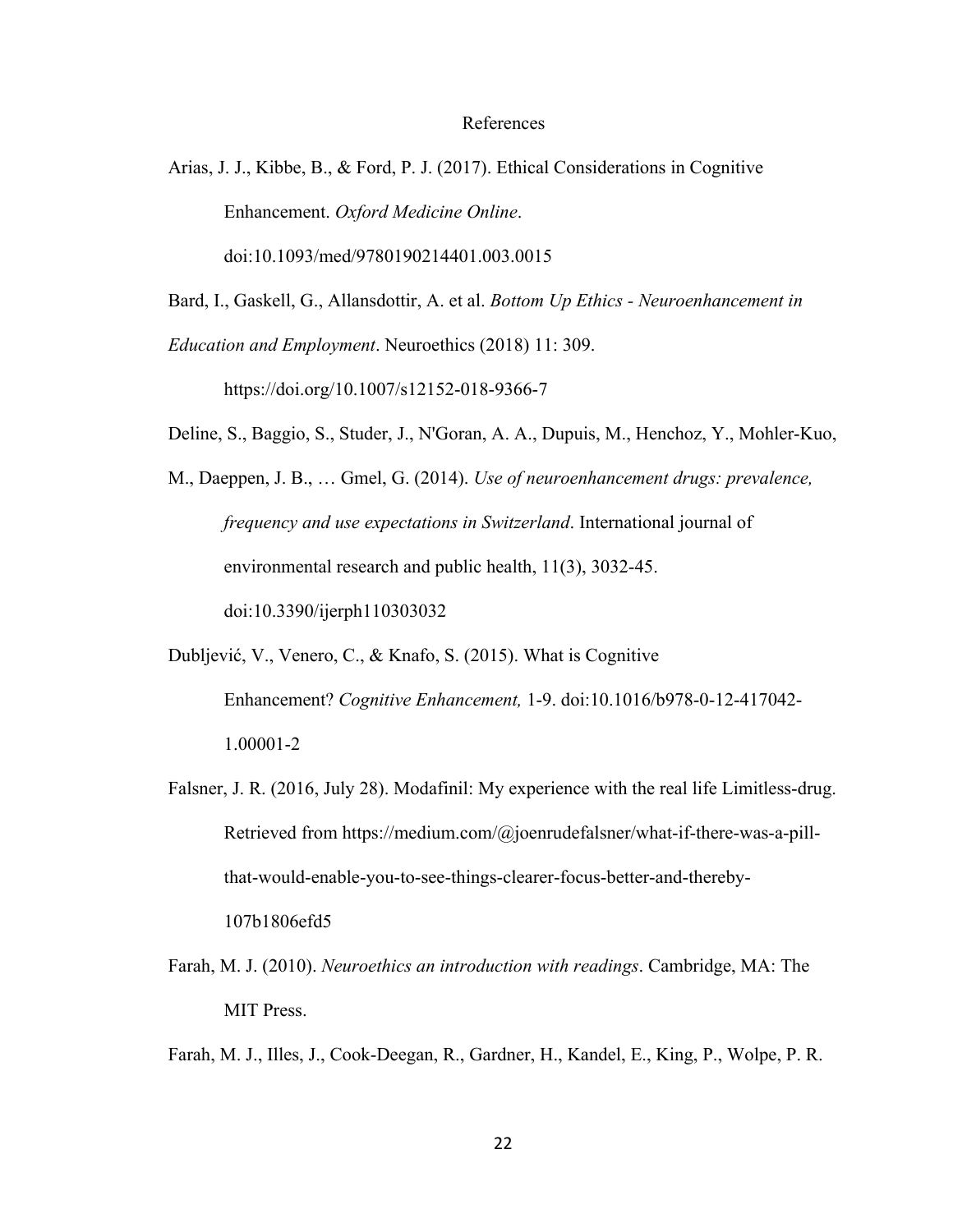(2004). Neurocognitive enhancement: What can we do and what should we do? *Nature Reviews Neuroscience,5*(5), 421-425. doi:10.1038/nrn1390

Forlini, C., & Racine, E. (2009). Disagreements with implications: diverging discourses on the ethics of non-medical use of methylphenidate for performance enhancement. *BMC medical ethics*, *10*, 9. doi:10.1186/1472-6939-10-9

Greely, H., Sahakian, B., Harris, J., Kessler, R. C., Gazzaniga, M., Campbell, P., & Farah, M. J. (2012). Towards responsible use of cognitive-enhancing drugs by the healthy. *Nanotechnology, the Brain, and the Future,* 235-245. doi:10.1007/978- 94-007-1787-9\_14

Lee, A. (2018, July 20). Why cheating in online games is so widespread in China. Retrieved from

[https://www.scmp.com/tech/apps-gaming/article/2131074/newbies-live-streamers](https://www.scmp.com/tech/apps-gaming/article/2131074/newbies-live-streamers-)

[-w](https://www.scmp.com/tech/apps-gaming/article/2131074/newbies-live-streamers-)hy-cheating-online-games-huge-china

Leefmann, J., Levallois, C., & Hildt, E. (2016). Neuroethics 1995-2012. A Bibliometric

Analysis of the Guiding Themes of an Emerging Research Field. *Frontiers in human neuroscience*, *10*, 336. doi:10.3389/fnhum.2016.00336

Maier, L. J., Liechti, M. E., Herzig, F., & Schaub, M. P. (2013). To dope or not to dope:

neuroenhancement with prescription drugs and drugs of abuse among Swiss university students. *PloS one*, *8*(11), e77967. doi:10.1371/journal.pone.0077967

Mihailov, E. & Savulescu, J. *Social Policy and Cognitive Enhancement: Lessons from Chess.* Neuroethics (2018) 11: 115. <https://doi.org/10.1007/s12152-018-9354-y>

Partridge, B. J., Bell, S. K., Lucke, J. C., Yeates, S., & Hall, W. D. (2011). Smart drugs